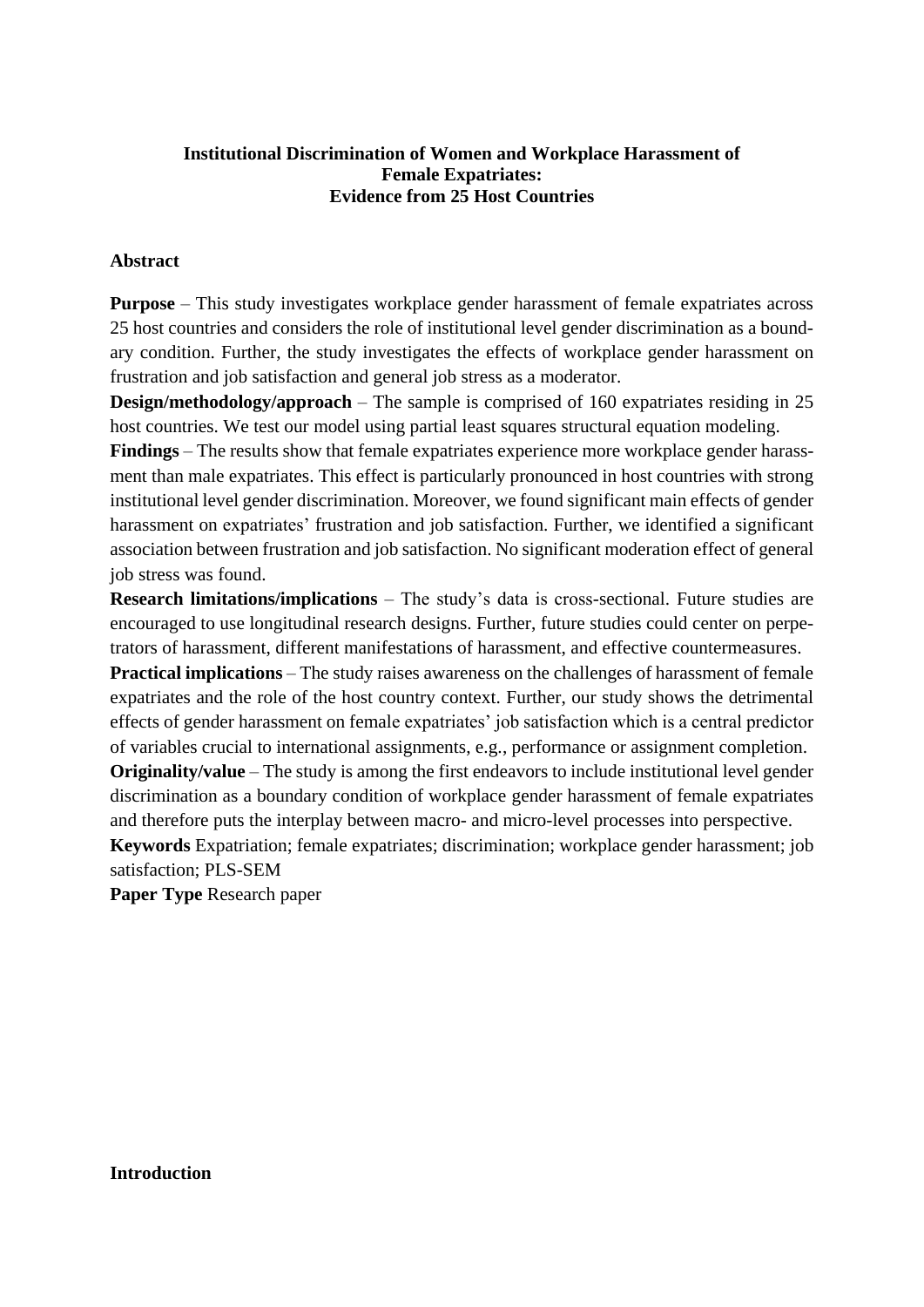Even though having experienced a marginal increase in the past decades, the number of female expatriates remains disproportionately low (Hutchings and Michailova, 2017). Hence, female expatriates are estimated to only make up approximately one fifth of the entire expatriate population (Brookfield, 2016). A major reason for the hesitation amongst organizations from Western industrialized countries to assign females is the apprehension of female expatriates facing prejudice and negative stereotypes in host countries leading to their discrimination and decreased performance (Shortland, 2009; van der Boon, 2003). This particularly relates to assignments in regions of the world such as Asia, the Middle East, or Africa, where the discrimination of females ranges from marginalization on the job market, e.g. China, to sexism in the workplace, e.g. India, and even driving bans in Saudi Arabia (e.g., OECD Development Centre, 2014; World Economic Forum, 2013).

However, prior research has yielded conflicting results on the prevalence of discrimination of female expatriates and whilst some studies indicated that females suffer from disadvantages (e.g., Napier and Taylor, 2002; Stalker and Mavin, 2011; Traavik and Richardsen, 2010), others (e.g., Adler, 1984, 1987; Varma, Toh and Budhwar, 2006) found no indication or even certain advantages associated with being a female expatriate, such as being looked upon as highly effective. In terms of generalizability, a caveat of the majority of these studies are small samples sizes  $(N < 100)$ , the use of single-country data, or their qualitative nature. To resolve some of these inconsistencies and to provide more generalizable findings, the present study investigates the interplay between institutional level gender discrimination and female expatriates' experiences of workplace gender harassment across 25 host countries. Furthermore, we examine the effects of workplace gender harassment on job satisfaction – a pivotal predictor of crucial work-related outcomes, such as performance, or withdrawal intentions (Bhaskar-Shrinivas, Shaffer, Harrison and Luk, 2005).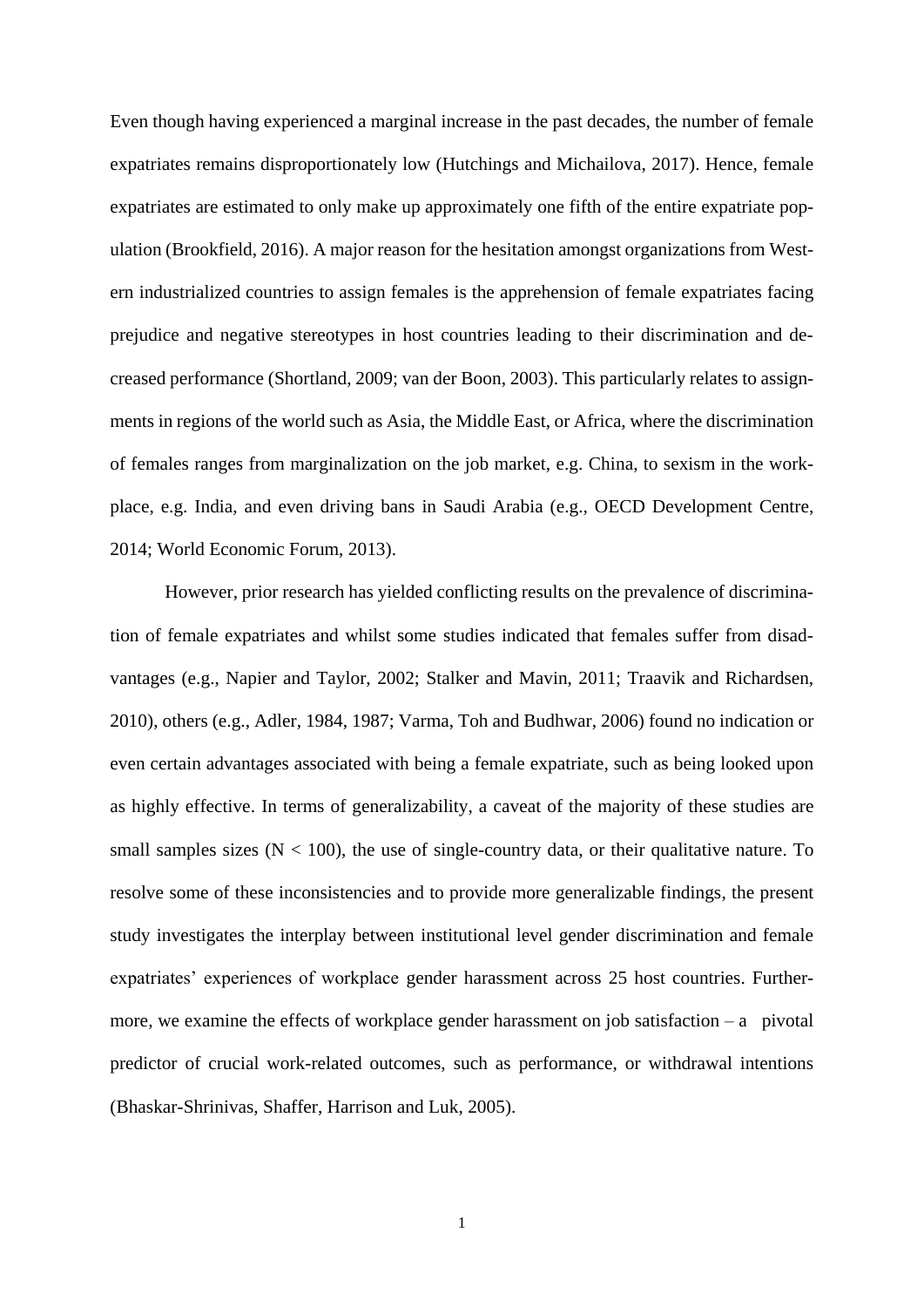In this study we draw from the tenets of Status Construction Theory (SCT) (Ridgeway, 1991). SCT posits that nominal characteristics of individuals, such as gender, can become associated with status value in societies. This can result in the dissemination of problematic consensual beliefs implying that individuals with a certain characteristic are superior to others (e.g. men vs. females). We apply SCT in the international business (IB) context and use the framework to explain how discrimination of females on the institutional level conditions the emergence of workplace gender harassment, i.e. disrespectful, hostile verbal and physical behaviors conveying sexist attitudes (Fitzgerald, Drasgow, Hulin, Gelfand and Magley, 1997; Raver and Nishii, 2010), of female expatriates. We use the OECD's Social Institutions and Gender Index (SIGI) (OECD Development Centre, 2014) as a proxy for the degree of gender discrimination on the institutional level. The index is an internationally accepted tool and captures inter alia discrimination of females with regard to violence against women, informal and formal laws limiting social participation, and restricted access to resources such as education. Additionally, as part of our conceptual model, we enhance our understanding of the underlying mechanism by which workplace gender harassment compromises female expatriates' job satisfaction and investigate the role of harassment-induced frustration and general job stress.

Against this background, the present study has the following contributions. First in contrast to prior studies (e.g., Adler, 1987; Harrison and Michailova, 2012; Mayrhofer and Scullion, 2002), our study includes expatriates in several regions of the world, e.g. Africa, the Middle East, or South (East) Asia, encompassing host countries such as Cambodia, India, Nigeria, Saudi Arabia, and Turkey. Building on the SIGI, we carefully selected host countries with differing degrees, i.e. low, medium, and high, of gender discrimination to explore the role of the institutional context as a boundary condition affecting the display of gender harassment. We thereby extend the nascent literature by adding a macro-micro perspective and address some of the shortages of prior research (e.g., Insch, McIntyre and Napier, 2008) by providing greater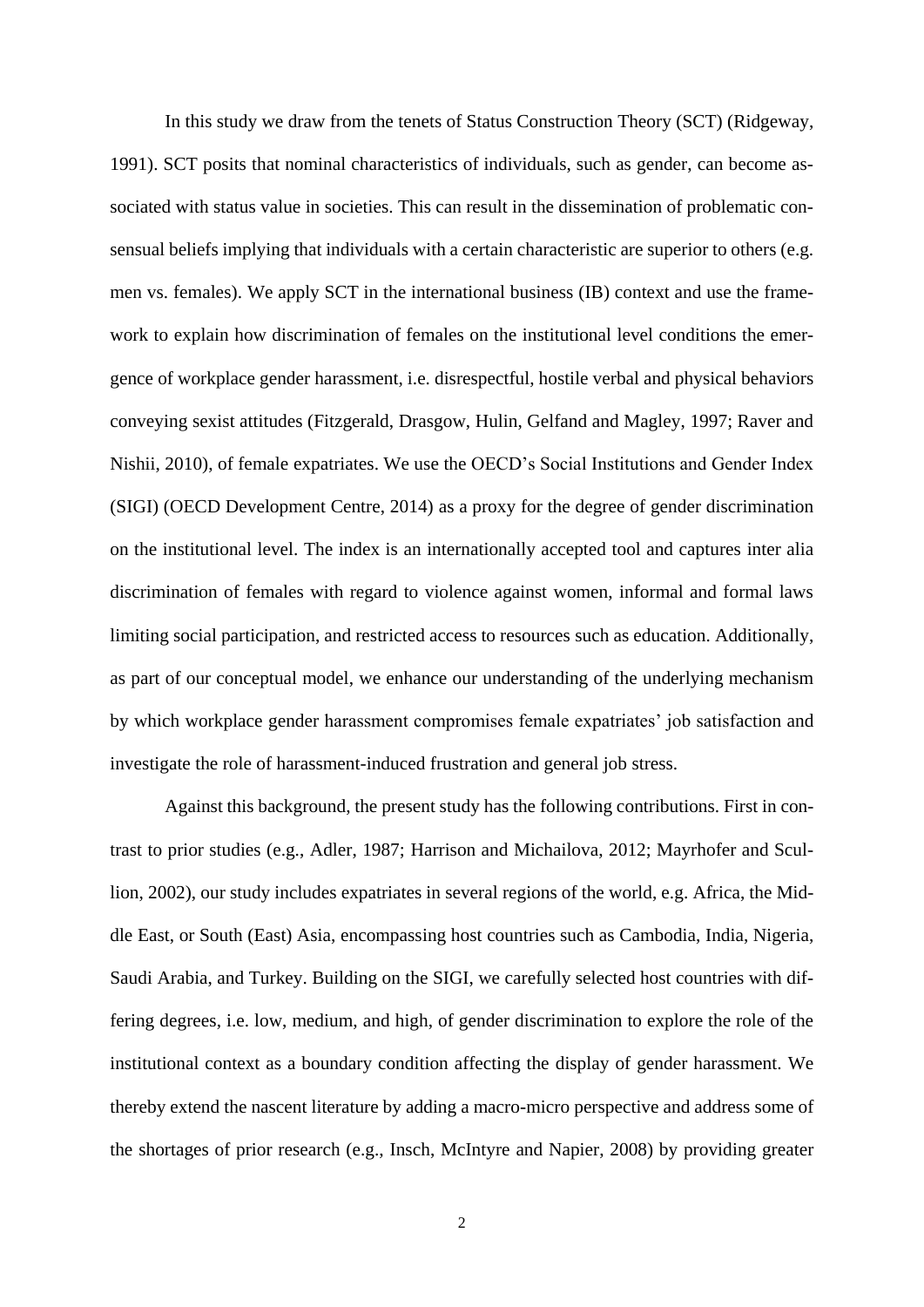generalizability and robustness to our findings. Likewise, we are among the first (Napier and Taylor, 2002) to examine gender harassment of female expatriates. Harassment differs from discrimination, which mirrors the persistence of structural inequalities, e.g. unfair career opportunities, or pay disparities (e.g., Schneider, Hitlan and Radhakrishnan, 2000), by its focus on micro-aggressions such as bullying, or sexist remarks (e.g., Fitzgerald *et al.*, 1988). Second, we investigate the effects of harassment in the workplace on a variable central to the success of international assignments – job satisfaction (e.g., Bhaskar-Shrinivas *et al.*, 2005; Hechanova, Beehr and Christiansen, 2003; Takeuchi, 2010). In a similar vein, we contribute to the understanding of mechanisms and boundary conditions by which harassment affects job satisfaction. Third, our study offers implications for the inference of adequate preparation measures in the pre-assignment stage and the extrapolation of countermeasures that may help female expatriates in dealing with the challenges posed by discrimination and harassment in the host country workplace (e.g., Forstenlechner, 2010; Stoermer, Haslberger, Froese, and Kraeh, 2017). This is likely to be relevant for the successful completion of assignments and for avoiding high costs caused by premature returns.

#### **Literature Review and Theoretical Background**

There is a large body of research on antecedents (e.g., Avery, McKay and Wilson, 2008; Metcalfe, 2006) and consequences (e.g., Lim and Cortina, 2005; Shaffer and Harrison, 1998), of workplace gender discrimination and harassment in the domestic context. In comparison to the literature in the domestic context, gender discrimination and harassment have drawn little attention in the IB literature and, in particular, in expatriate management research. In fact, in their literature review Altman and Shortland (2008) found that discrimination against and harassment of female expatriates was tapped upon mainly as a side aspect of some studies that examined women and their general experiences in IB.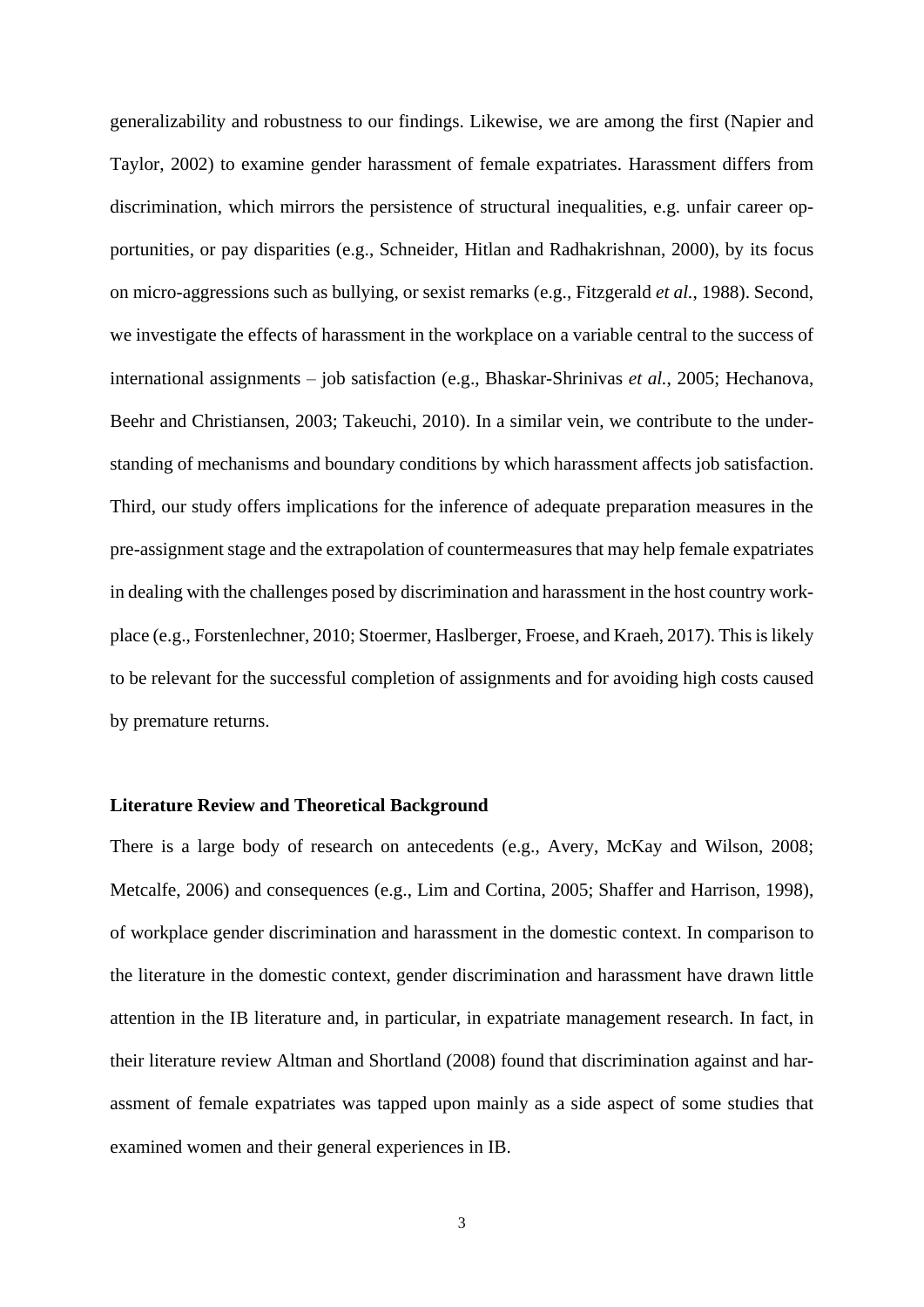With regard to the extant research on discrimination and harassment of female expatriates, our review of the literature produced an inconsistent picture. Thus, the seminal pioneering works of Nancy Adler (1984, 1987) provided indications that discrimination is less of a problem for female expatriates. Specifically, in her qualitative study of female expatriates in East Asia in the late 1980s, Adler found that being female was considered an advantage. For instance, female expatriates reported that they enjoyed the high visibility, easier access to clients, or being considered as highly capable performers. Other studies further offered evidence that female expatriates were not discriminated against. Varma *et al.* (2006) showed that female expatriates from the United States working in India did not suffer from discrimination and were even preferred by host country nationals (HCNs) as co-workers. Further, Janssens and colleagues (2006) found that female expatriates re-interpreted gender-related disadvantage and drew empowerment from their strengthened gender identity.

In contrast, a second strand of literature suggests that female expatriates experience gender-related problems and barriers abroad. For instance, Napier and Taylor (2002) compared experiences of female expatriates in China, Japan, and Turkey. They report that female respondents had difficulties to establish credibility abroad and were seen as *unusual* foreign workers, with some of them reporting explicit experiences of sexual harassment. Additionally, Hutchings and colleagues (2013) explored the experiences of Western female expatriates in the United Arab Emirates (UAE). Most interviewees working in multinational companies reported no gender-related disadvantages, however, when interacting with local, Arab men some interviewees indicated that their opinions were not taken seriously and that they had to adhere to local customs that would be deemed discriminatory according to Western standards, e.g. not being allowed to shake hands with men. Analyzing gender discrimination in home and host countries, Tzeng (2006) identified that the ethnic origin of female expatriates matters. Accordingly, West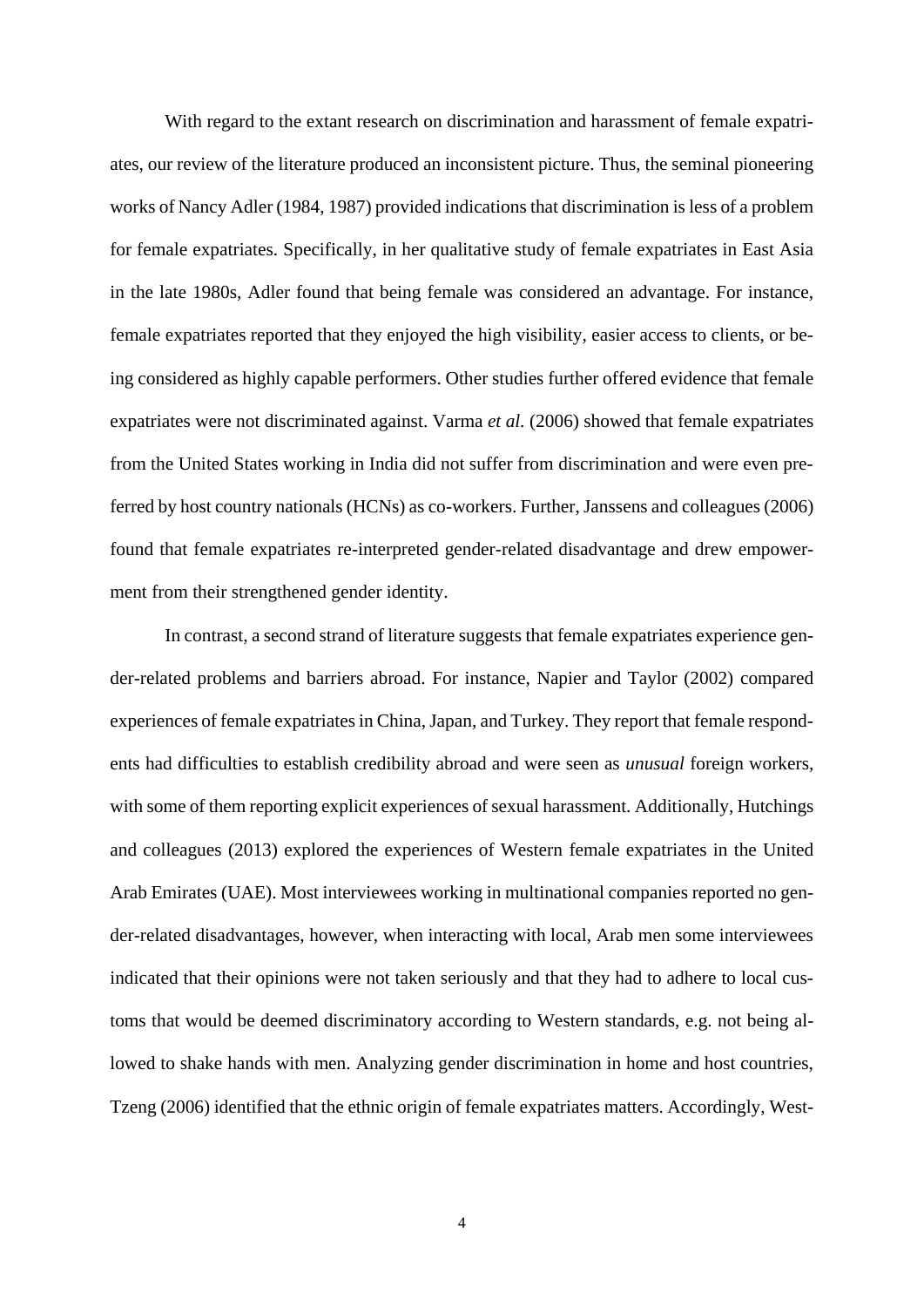ern women in Taiwan reported that primarily female expatriates from countries culturally/ethnically close to Taiwan were exposed to discrimination at work in the same way local women were, indicating intra-ethnic gender discrimination.

In sum, the current body of studies appears to provide conflicting accounts of female expatriates' situation regarding experiences of discrimination and harassment. The present study thus intends to provide a more conclusive picture of the situation of female expatriates across a set of 25 host countries.

### *Status Construction Theory and macro-micro processes*

Status Construction Theory (SCT) (Ridgeway, 1991) embraces both the macro- and the microlevel. It is basically the synthesis of the core assumptions originating from Blau's (1977) Structural Theory (Blau, 1977) and Berger's and associates' (1974) Expectation States Theory. SCT's basic premise is that status-based discrimination and marginalization of social groups are connected to the prevalence of sociocultural beliefs that assign greater social esteem, worthiness, and competence to individuals holding a certain nominal attribute (e.g. men vs. women, Caucasians vs. people of color). The association of social esteem and competence with a certain social group is rooted in the historically unequal distribution of and access to meaningful resources to social groups in a given society (Ridgeway, 1991). With time, these nominal characteristics can acquire an independent status value in societies (Ridgeway, 1991), which means that, for instance, a person of color will be thought of as being less privileged than a Caucasian individual and, in consequence, will be treated differently in daily interactions (most likely less favorably). In turn, the assigned status value and its influence on interactions will facilitate the reinforcement of degrading behaviors towards underprivileged social groups (Ridgeway, 2006), and further perpetuate status hierarchies on the macro-level. After having introduced the principles of SCT, we will develop our hypotheses in close connection to the theory next.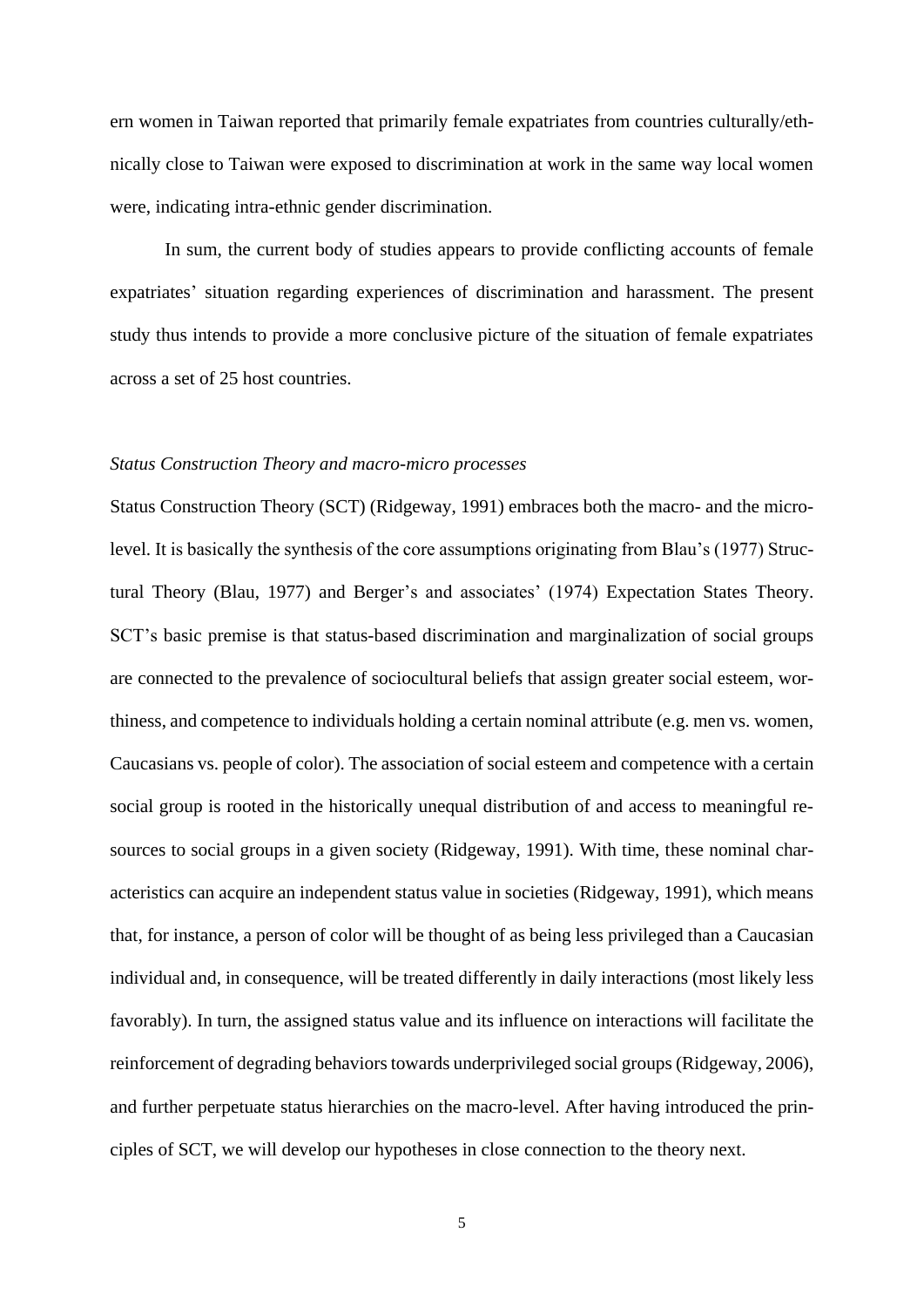#### **Hypotheses Development**

<u>.</u>

### *Gender and workplace harassment*

There is clear evidence in the domestic literature that women<sup>1</sup> tend to become more often target of workplace gender harassment than men (e.g., McDonald, 2012; O'Connell and Korabik, 2000; Piotrkowski, 1998). Referring to SCT (Ridgeway, 1991), the socio-structural causes lie in the unequal distribution of resources between males and females and the fallacious association with gender implying that females are inferior and less worthy than men. These macrolevel beliefs will be enacted in individual level interactions which make women more vulnerable and an easier target for harassment. With respect to the expatriation context, we assume a similar mechanism and whilst some studies have found that women do not experience genderrelated disadvantages during expatriation (Adler, 1987, Varma *et al.*, 2006), we conclude that if gender harassment occurs, females will most likely be the victims. This tendency has also been depicted in some empirical evidence from expatriation research (e.g., Napier and Taylor, 2002). Thus, we derive:

**Hypothesis 1a:** Female expatriates experience higher degrees of workplace gender harassment than male expatriates.

#### *The moderating effects of institutional level gender discrimination*

High institutional level discrimination against women denies or restricts females access to education, assets, resources, fair legal treatment, physical integrity, and overall inhibits women's social empowerment (OECD Development Centre, 2014). Frequently, institutional discrimination of women is strongly connected to the enactment of cultural practices, e.g. religious codes, such as the Sharia, determining women's decision-making power, subordination to men, and

 $<sup>1</sup>$  At this point, regardless of the focus of our study, we would like to emphasize that not only women suffer from</sup> discrimination and harassment. This also applies to other minorities, e.g. sexual and religious minorities, or individuals with disabilities. Further, the combination of stigmatized characteristics, i.e. intersectionality, can pose severe hurdles for concerned individuals (e.g., Berdahl and Moore, 2006).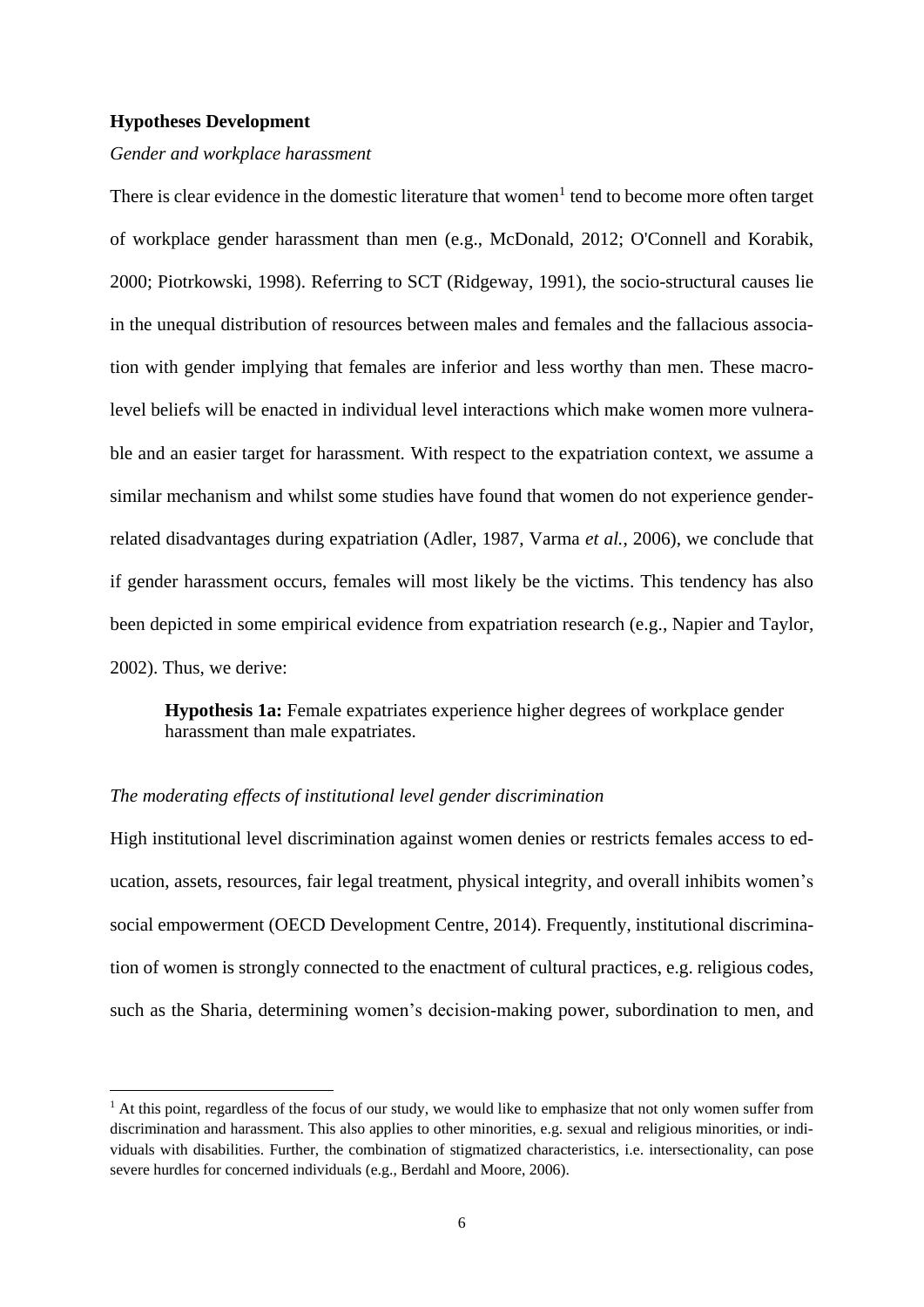the denial of the right to work (Metcalfe, 2006). Similarly, women's right of property ownership is restricted in many countries and women are denied the acquisition of land in 102 countries (OECD Development Centre, 2014). Also, other civil liberties, e.g., freedom of movement, or political voice, are limited for women in many countries, e.g. Saudi Arabia, the UAE, Malaysia, or Nigeria (Berger, 2011; Metcalfe, 2008; OECD Development Centre, 2014). Further, in several countries of the world, e.g. Egypt, or Afghanistan, women suffer from restricted physical integrity limiting their control over their body and facilitating gender-based violence.

Following SCT (Ridgeway, 1991, 2006), we consider institutional level discrimination of women to be a macro-level manifestation of females' power position and status in a given society's stratification system. Consistent with SCT's principles, we assume that consensual beliefs of female's overall value and role in society will be re-enacted and reinforced in interactions on the micro-level (Ridgeway, 1991). In other words, gender discrimination on the institutional level will condition the nature of interactions between female expatriates and HCNs in the workplace. This should result in a higher display of workplace gender harassment directed at female expatriates and similarly, perpetrators might feel greater encouragement to engage in these behaviors in countries where it is acceptable to hold degrading attitudes towards women.

As stated in our above review of the literature, some research found no evidence that women were more vulnerable to become victim of gender-related disadvantages (see for a review: Hutchings and Michailova, 2017) and that local men tended to differentiate between local and foreign women (Tzeng, 2006). However drawing from SCT, we assume that the overall likelihood of becoming target of gender harassment increases for female expatriates with more pronounced institutional level gender discrimination. This is further substantiated by empirical evidence. For instance, Napier and Taylor (2002) found that female expatriates in Japan reported instances of sexual harassment at work. Thus, we hypothesize: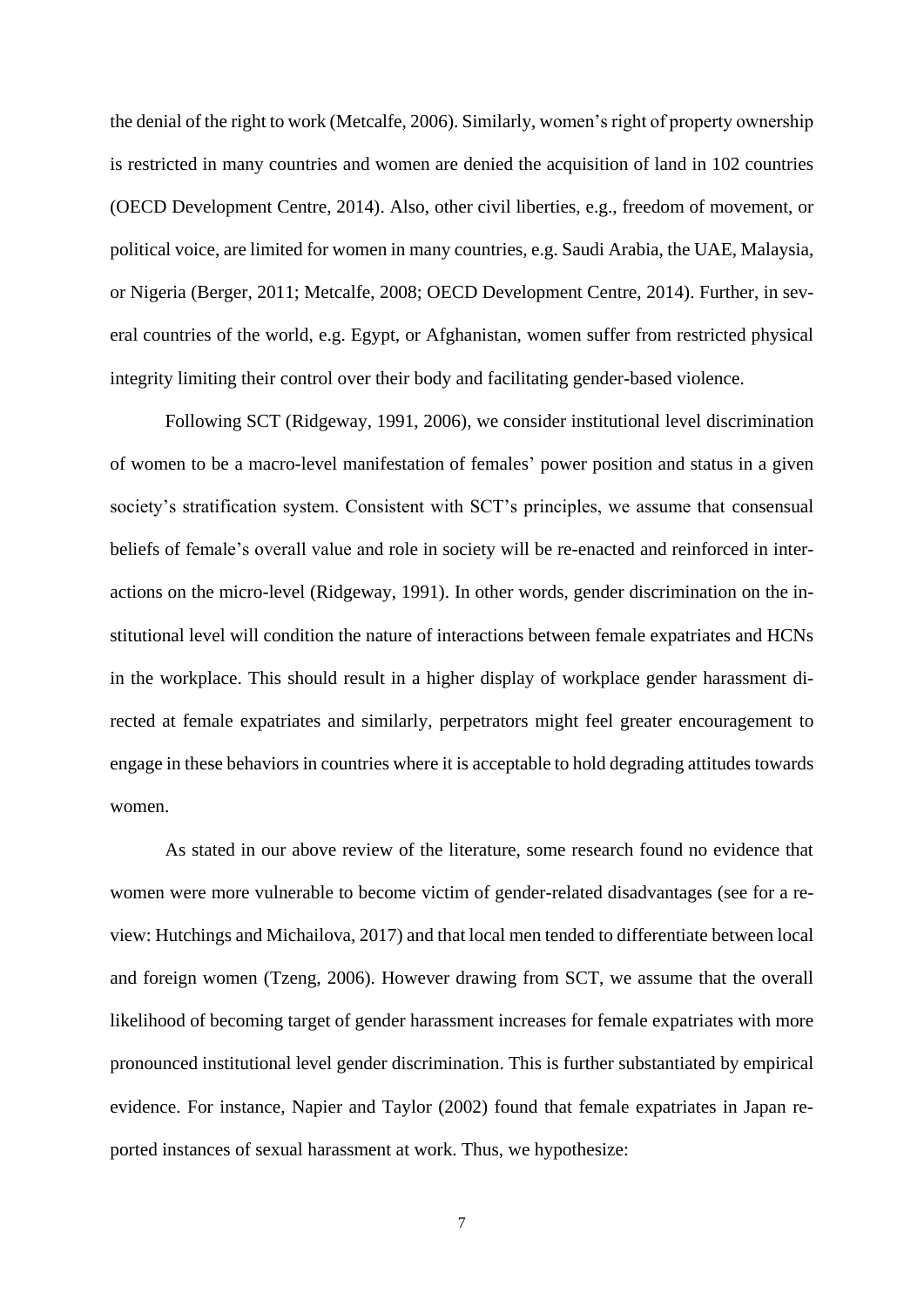**Hypothesis 1b**: Institutional discrimination of females moderates the relationship between gender and workplace gender harassment in a way that female expatriates experience higher degrees of workplace gender harassment when the institutional discrimination of females in the host country is high.

#### *The effects of gender harassment on job satisfaction and frustration*

Literature on gender discrimination, harassment and respective consequences, e.g. low productivity, is rich in the domestic context (see for a meta-analysis: e.g., Willness, Steel and Lee, 2007). So is literature on expatriate job satisfaction (e.g., Bhaskar-Shrinivas *et al.*, 2005). Linking the two constructs appears logical, whenever individuals experience harassment on international assignments in their workplace, it is likely that they are less satisfied with their job.

Looking at the literature on workplace gender harassment in a domestic setting, Raver and Nishii (2010) report that high levels of gender harassment lead to lower commitment, lower job satisfaction, and higher turnover intentions. Moreover, women who were aware of their disadvantages caused by gender showed lower self-esteem (Branscombe, 1998). Respondents also reported negative effects on their psychological well-being (Schmitt, Branscombe and Postmes, 2003). In general, there is clear evidence that gender harassment typically evokes negative emotional responses (Schmitt *et al.*, 2003). Since job satisfaction can be considered a positive emotional state (Locke, 1976), people who experience gender harassment at the workplace may emotionally respond with a decrease in job satisfaction. As stated above, these processes are empirically confirmed in the domestic context and we assume that this will not be different on international assignments.

Moreover, research in the domestic context, has found that individuals respond to inhibiting conditions at work with feelings of frustration (Peters, O'Connor and Rudolf, 1980). We assume that the experience of workplace gender harassment can be considered an "inhibiting condition" and individuals getting frustrated when being the target of harassment is under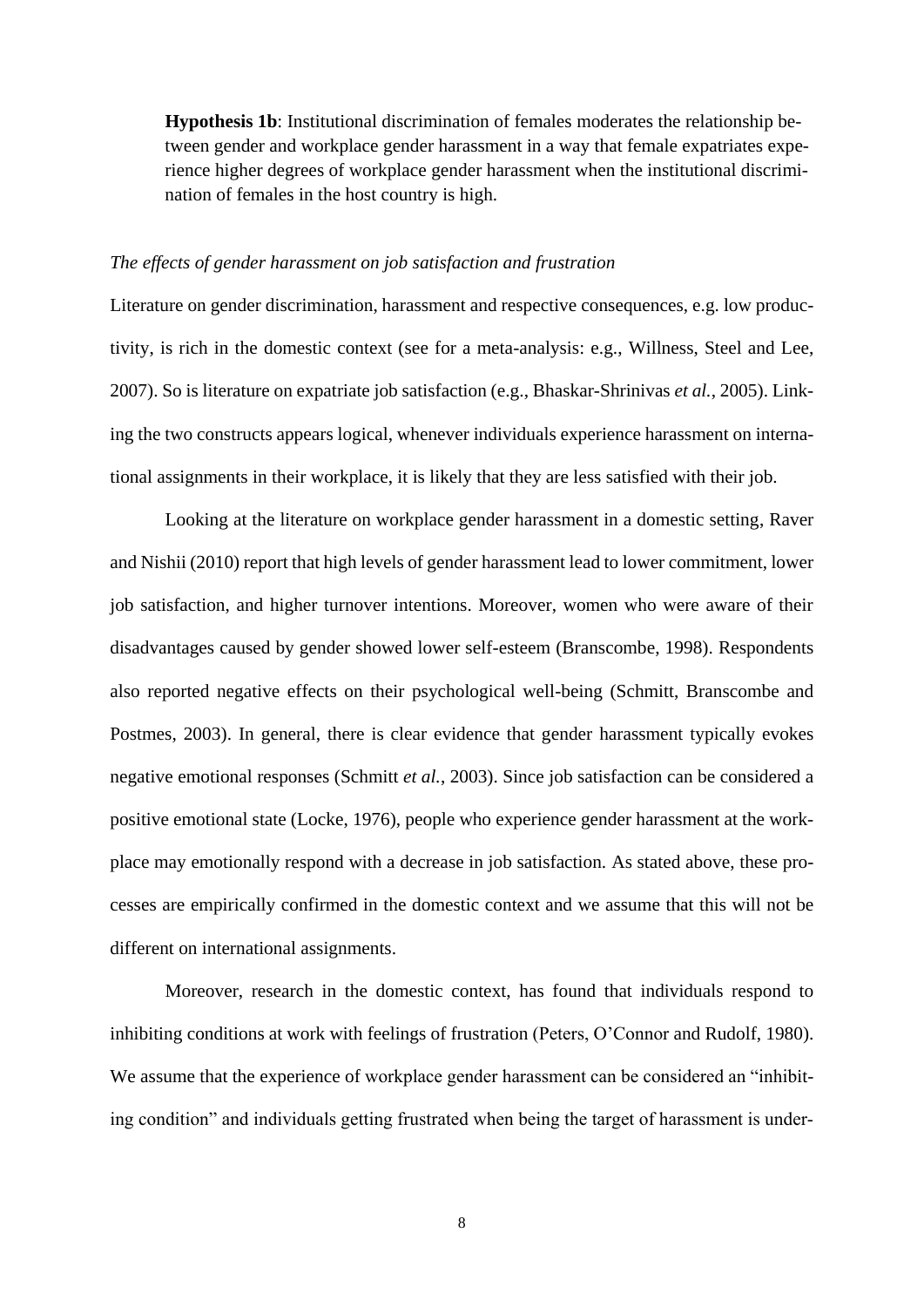standable. In this regard, research from the diversity field found that conflict between individuals from socially advantaged (in this case, white males) and disadvantaged groups leads to frustration among individuals belonging to the less privileged group (Cox and Blake, 1991). In most instances, be it in the domestic or expatriation context, the majority of workplace gender harassment originates from males (McDonald, 2012). Consequently, underlying gender-based intergroup conflicts and being the target of harassing behaviors conveying that one is considered inferior should result in increased levels of frustration with female victims of harassment.

With regard to the effects of frustration on job satisfaction, we suggest that frustrated individuals will experience negative affective states leading to a reduction in job satisfaction. This is also supported by empirical findings in a domestic setting. For instance, Fox and Spector (1999) identified a highly significant negative relationship between frustration and job satisfaction and Spector and Jex (1991) showed that frustrated employees were not only less satisfied with their jobs but also held higher turnover intentions. In conclusion, based on the argumentation above and the delineated empirical findings, we hypothesize:

**Hypothesis 2a**: Workplace gender harassment relates negatively to job satisfaction

**Hypothesis 2b**: Workplace gender harassment relates positively to frustration.

**Hypothesis 2c**: Frustration relates negatively to job satisfaction.

## *Stress as a moderator of the effects of frustration on job satisfaction*

Expatriation per se can be considered a stressful endeavor (Harrison, Shaffer and Bhaskar-Shrinivas, 2004; Wang and Nayir, 2006). Stress occurs, when an individual appraises his or her relationship with the environment as significant for his or her well-being (Lazarus and Folkman, 1984). Consequently, depending on the specific situation and environment abroad, some expatriates perceive more, others less stress. Lazarus and Folkman (1984) argue that stress is a rubric of many variables and processes and leads to different relevant outcomes. In general, while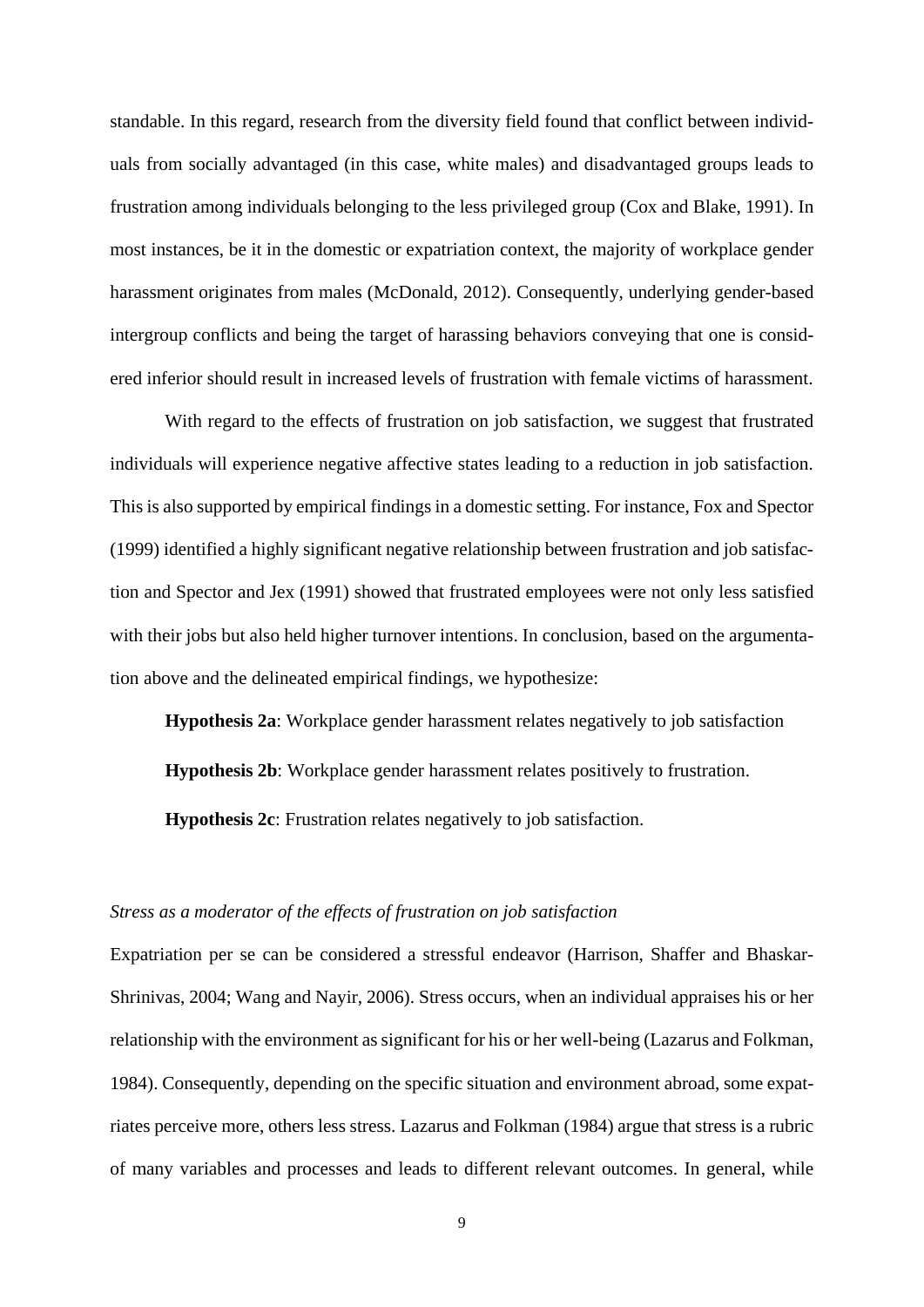certain stressors lead to stress, we need to distinguish between different kinds of stress. In our study, we focus on expatriates' general job stress. Research found that more important work leads to more general stress (Silbiger and Pines, 2014). This makes sense, as people tend to be more involved and engaged in their work.

However, in the long run, stress can be burdening. Research found that certain stressors can increase the negative impact of stress on e.g. behavior (Karasek and Theorell, 1990; Theorell and Karasek, 1996). Whenever a person is stressed, a variety of outcomes and other relationships in this person's life can become affected by stress (Cavanaugh, Boswell, Roehling and Boudreau, 2000; Lazarus and Folkman, 1984). For instance, Bader and Berg (2013) argue that stress induced by fear of terrorism leads to less favorable attitudes towards locals in the host country. On the contrary, support from within the organization would be beneficial to reduce stress and this lower level of stress in turn leads to positive outcomes, such as well-being (Bader and Schuster, 2015). We argue that the above-mentioned relationship between frustration and job satisfaction is influenced by general stress. The impact that frustration has on job satisfaction is supposed to be emphasized by the general stress level of the expatriate because he or she experiences higher pressure and therefore the negative impact is supposed to be even more detrimental. Therefore, we hypothesize:

**Hypothesis 3**: Stress moderates the relationship between frustration and job satisfaction in a way that frustrated expatriates experience lower job satisfaction when they are more stressed.

Please insert Figure 1 about here

Our hypotheses are summarized in the conceptual model depicted in Figure 1.

### **Methods**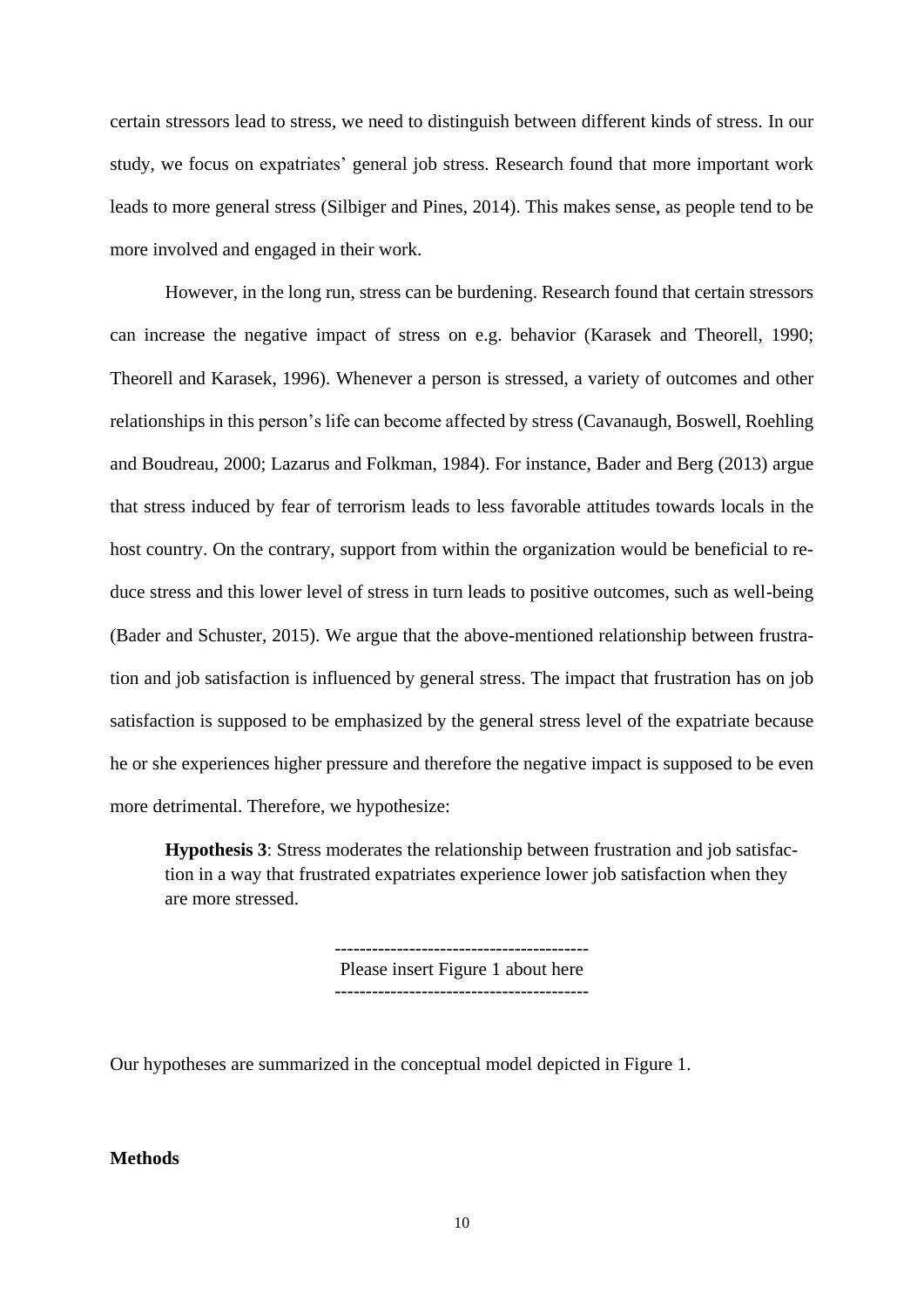#### *Research design and sample*

This study is based on data that were collected in 2016 and is part of a larger research project (Bader, Reade and Froese, 2017). Before contacting respondents, we conducted purposeful sampling and identified expatriates residing in countries with high (e.g. Bangladesh), medium (e.g. Kenya), and low (e.g. Thailand) levels of institutional level gender discrimination. We identified different levels of institutional gender discrimination relying on the SIGI (OECD Development Centre, 2014) and selected host countries with low, medium, and high institutional level gender discrimination. Since there is no publicly available data base listing contact information of expatriates, we looked for respondents residing in our selection of host countries via social networks, such as LinkedIn. Fitting profiles of expatriates were screened and Email addresses of 1450 potential respondents were collected. Eventually, we contacted these individuals via Email. The invitation contained a brief description of our research interest and an individualized link that took expatriates to our web-based online survey. After two weeks, we sent out reminders.

This procedure yielded 160 usable samples which equates to a response rate of 11%. Tests for non-response bias, comparing early and late responses (Armstrong and Overton, 1977) indicated no significant differences. Respondents were, on average, 43 years old (mean= 42.56;  $SD= 11.92$ ) and had spent 39 months in their current host country (mean= 38.60;  $SD= 42.97$ ) at the time of the survey. 72.5% of respondents were married or in a relationship and 41.3% were accompanied by their family. The majority of participants can be considered internationally experienced managers, with about five years of experience abroad in total. The characteristics of our sample are comparable to previous samples in expatriate research (e.g., Bader, Berg and Holtbrügge, 2015; Puck, Mohr and Rygl, 2008; Takeuchi, Yun and Tesluk, 2002). Since we intended to examine differences between male and female expatriates with regard to workplace gender harassment, we had to assure a sufficient number of female samples to be able to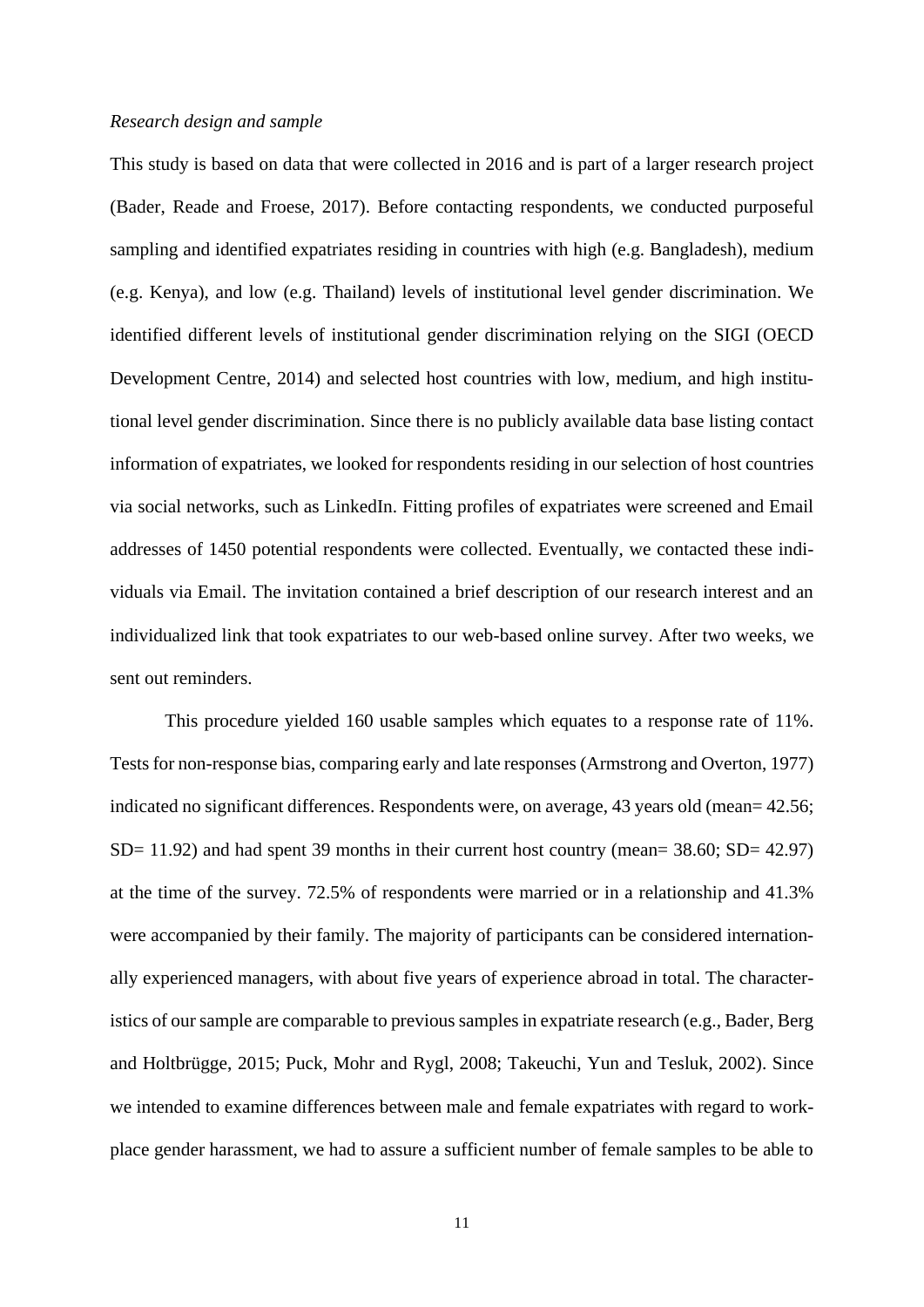test our hypotheses. We considered this in our sampling approach and purposefully searched for more (potential) female participants during Email address collection. The final sample is comprised of 36% female expatriates. In terms of home country, most respondents are from Germany (47.5%), the UK (11.9%), or the US (10.6%), while the remaining expatriates originated from 18 different, mostly European countries. An overview of the host countries represented in this study and their position on the SIGI is presented in Table 1.

> ----------------------------------------- Please insert Table 1 about here -----------------------------------------

#### *Measures*

In this study, we exclusively relied on established measures that have been successfully applied in previous studies. If not indicated otherwise, we used Likert scales ranging from 1 to 5. The respective scales are presented here.

*Gender*. Gender was asked directly and coded binary (male= 0, female= 1).

*Institutional level gender discrimination*. The degree of institutional level gender discrimination was obtained relying on external, objective data. In particular, we used the OECD's Social Institutions and Gender Index (SIGI) (OECD Development Centre, 2014). The SIGI is a representative index capturing gender inequality in more than 100 countries. It aligns qualitative as well as quantitative data on discriminatory social institutions and their effects on women's poverty and empowerment. The index is comprised of five sub-dimensions, i.e. discriminatory family codes, restricted physical integrity, son bias, restricted access to resources and assets, and restricted civil liberties. Examples of countries scoring very high on the overall SIGI are Bangladesh, Nigeria, and Saudi Arabia. Countries scoring low are inter alia Kazakhstan, or Israel. Based upon the SIGI, we assigned values from  $1$  (= very low discrimination) to  $5$  (= very high discrimination) to each host country represented in our data.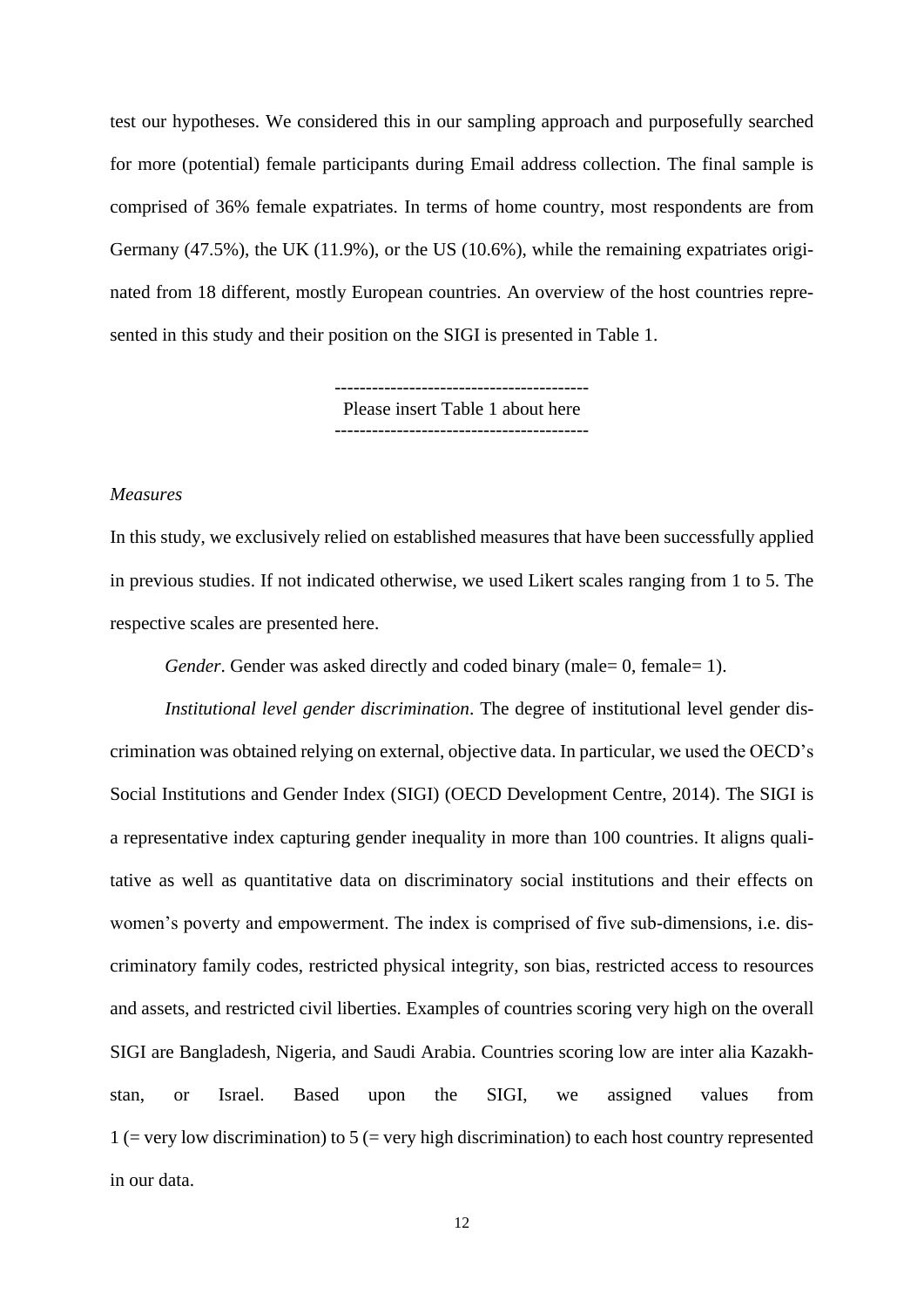*Workplace gender harassment*. This construct consists of six items and was measured using the respective scale developed by Raver and Nishii (2010). Raver and Nishii's measure is a modified version of the ethnic harassment scale developed by Schneider *et al.* (2000). Sample items are "Someone at work uses sexist slurs to describe me" or "Someone at work makes derogatory comments about my gender."

*Frustration*. In order to capture expatriates' level of frustration, we applied the threeitem frustration measure developed by Peters and colleagues (1980). A sample item is "Being frustrated comes with this job."

*General stress*. We measured general stress with four items taken from the Global Measure of Perceived Stress (Cohen, Kamarck and Mermelstein, 1983). Respondents were asked to indicate how often in the last month they felt not confident about their ability to handle the assignment. A sample items is "In the last month, how often have you felt nervous and stressed?"

*Job satisfaction*. The dependent variable job satisfaction was measured using the threeitem inventory from the widely applied Michigan Organizational Assessment Questionnaire (Cammann, Fichman, Jenkins and Klesh, 1983). Respondents were asked to indicate how much they agreed or disagreed with the items. A sample item is "In general, I like working here."

*Control variables*. Following previous empirical research on expatriation (e.g., A.K. Bader, Reade and Froese, 2017; Puck, Kittler and Wright, 2008), we first included several demographic variables to identify whether they had an impact on our model. In particular, we ran calculations controlling for expatriates' age, relationship status, family accompaniment, and previous international assignment experience. However, none of these variables had a significant influence on our model and our main effects remained stable. Therefore, we excluded control variables from further analyses.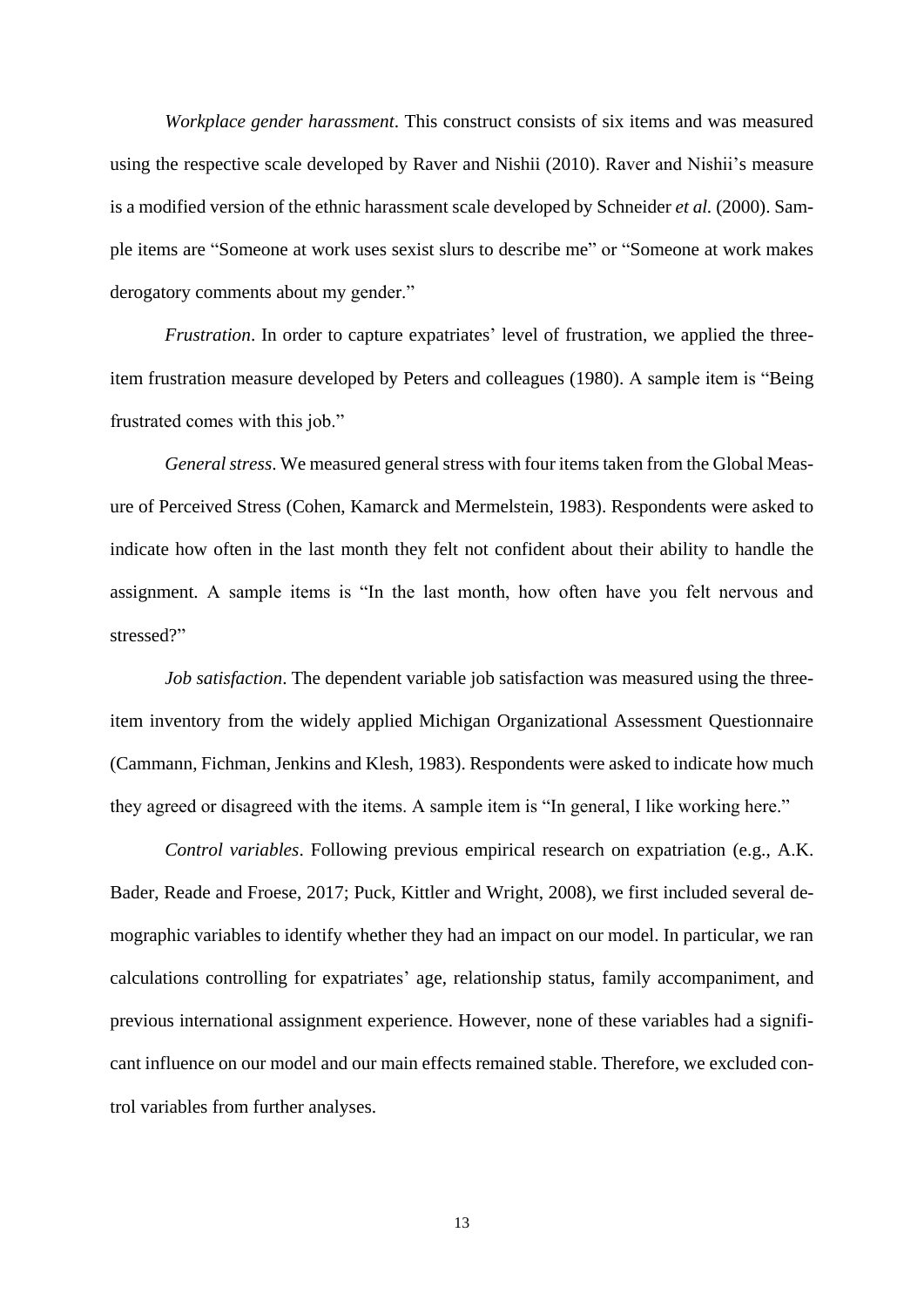#### *Ex-ante and ex-post measures to address common method variance*

As this study is based on cross-sectional data, we followed recommendations by Podsakoff, MacKenzie, Lee and Podsakoff (2003) to address common method variance (CMV) by ex-ante means. We therefore placed items for predicting and outcome variables in separate questionnaire segments, informed respondents that there were no "wrong" or "right" answers, and that they should answer as honestly and spontaneously as possible. Ex-post, we applied the common latent factor (CLF) test to assess CMV in our data. In line with recent recommendations, the obtained value for the CLF lies below the threshold of .20 (Nurmi and Hinds, 2016). This indicates that CMV is not severely distorting our findings. In addition, two focal variables of our model, i.e. gender and institutional level gender discrimination, are of an objective nature and are thus unlikely to be distorted by CMV.

### **Results**

To test our hypotheses, we applied partial least squares structural equation modeling (PLS-SEM) using the SmartPLS 3.0 Software (Ringle, Wende and Becker, 2015). Concerning model fit, there is no acceptable general goodness-of-fit index for PLS-SEM (Henseler and Sarstedt, 2013). Instead, a two-stage approach, sequentially assessing the quality of the outer model, like confirmatory factor analysis, and the inner model, estimation of the regression paths, is common practice (Hair, Sarstedt and Pieper, 2012). Further, for conducting PLS-SEM, Barclay, Higgins and Thompson (1995) advise the use of the "ten-times rule", which suggests to have at least ten times as many observations as structural paths. This criterion was met  $(N= 160, 7$ structural paths). The maximum number of iterations was set to 300, all bootstrapping procedures followed conservative criteria, consulting 5,000 bootstrap samples and applying no sign changes (Hair *et al.*, 2012). In Table 2, the internal consistency of the measurement model is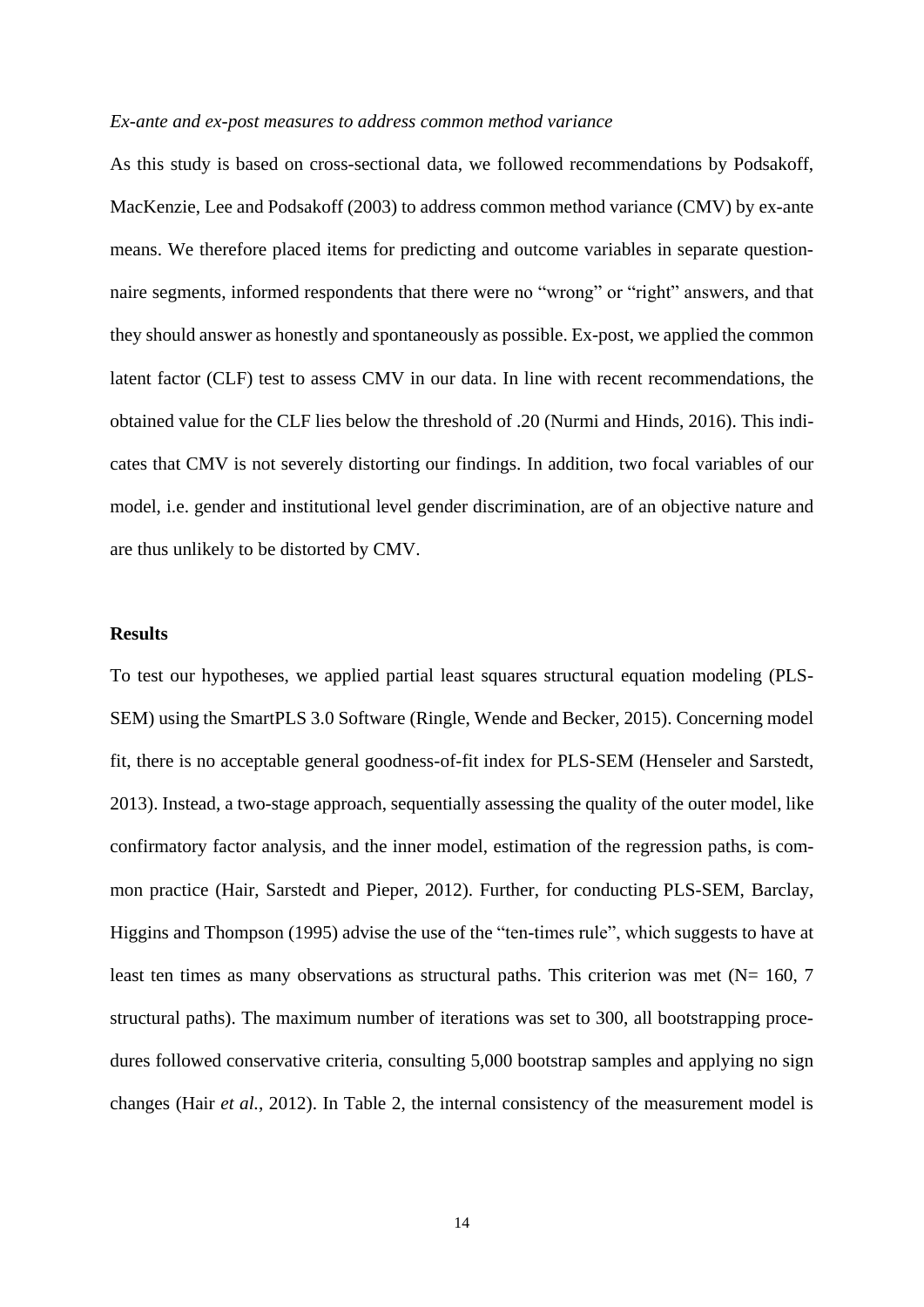depicted. Table 3 shows means, standard deviations, and correlations for both exogenous and endogenous variables.

> --------------------------------------------- Please insert Tables 2 and 3 about here ---------------------------------------------

#### *Assessment of the outer model*

While all latent constructs in our model were measured by the use of multiple items, gender was included as a binary variable and institutional discrimination is a single-item measure based on the SIGI. The criteria proposed in the literature were met for the outer model: As suggested by Bagozzi and Yi (1988), all reliability values (values between .898 and .925) exceeded the threshold of .70, assuring sufficient internal consistency. Each indicator loading was higher than .70 on its respective factor and statistically significant. The average variance extracted (AVE) values are higher than .50 for any factor (values between .631 and .805). Hence, convergent validity was confirmed as well (Bagozzi and Yi, 1988). To confirm discriminant validity, we used the Fornell-Larcker criterion, which requires the square root of each construct's AVE to be higher than its correlation with any other factor (Fornell and Larcker, 1981). The respective values are shown in Table 3. More recent research raises concerns that this check alone is not sufficient though. Thus, we performed an additional analysis checking that the heterotrait-monotrait ratio of correlations (HTMT) does not exceed .90 (Henseler, Ringle and Sarstedt, 2015). Our model meets these requirements with the highest value being .55. We also assessed the magnitude of discrepancies between observed and predicted correlations, i.e. the standardized root mean square residual (SRMR). Since values of .10 (or .08 in a more conservative interpretation) indicate a good fit (Hu and Bentler, 1998), the SRMR of .076 of our common factor model indicates that our model fits the data well. Finally, we checked variance inflation factor values (VIF values) to discover multicollinearity issues. The highest VIF value is 2.022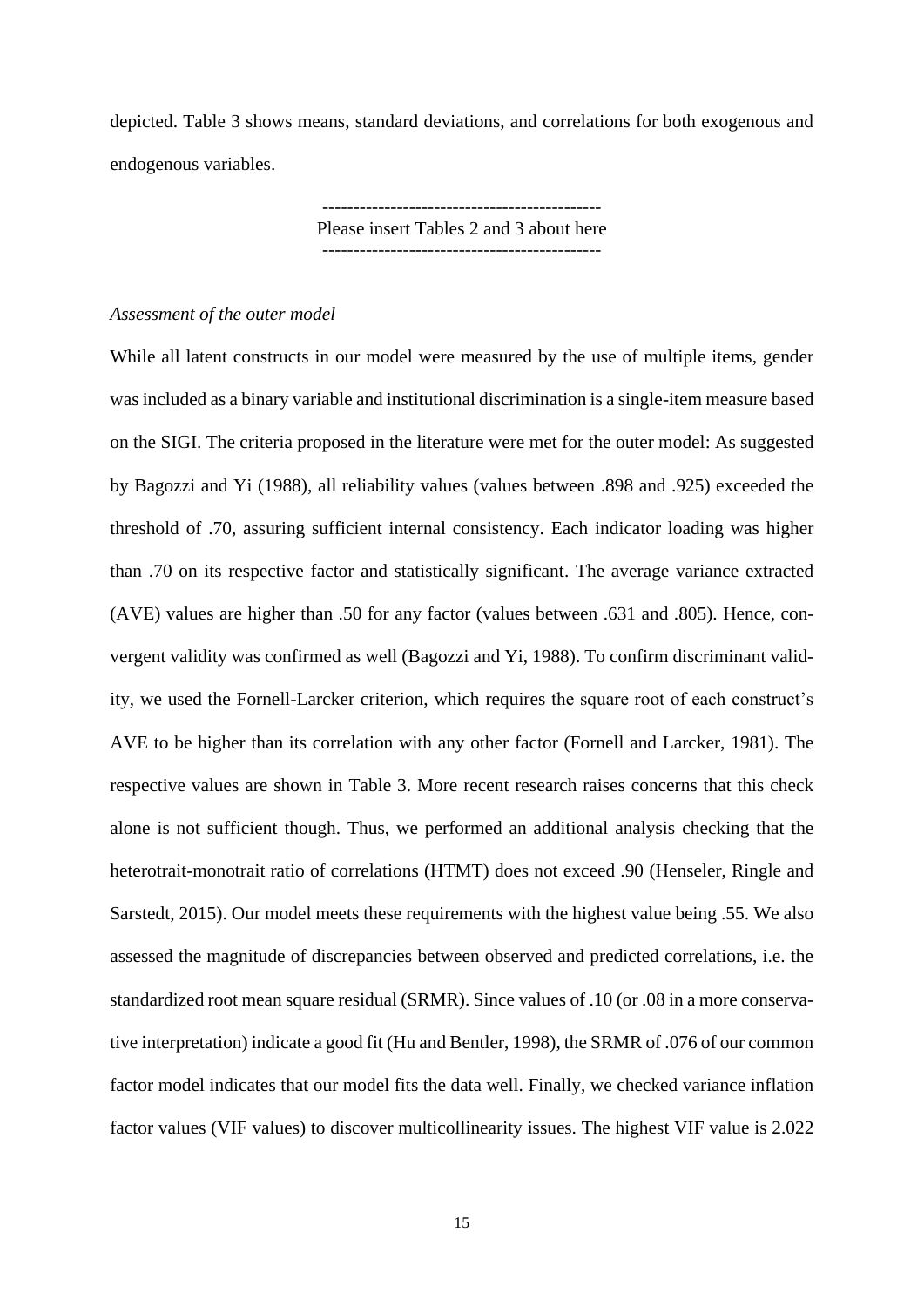and thus, below the suggested cut-off of 5 (Hair, Ringle and Sarstedt, 2011). This indicates no severe multicollinearity problems.

## *Assessment of the inner model*

We now turn to testing our hypotheses. We hypothesized in Hypothesis 1a that female expatriates experience more workplace gender harassment than male expatriates. Hypothesis 1a was confirmed ( $\beta$ = .370, p < .001). In Hypothesis 1b, we postulated that institutional level gender discrimination moderates the association between gender and workplace gender harassment. We found support for this hypothesis ( $\beta$ = .180, p < .05). Hence, female expatriates are most likely to become target of gender harassment if they work in a host country with pronounced discrimination of females on the institutional level (please see Figure 3).

Next, we tested Hypothesis 2a which posited a negative effect of workplace gender harassment on job satisfaction. Our analysis supports this assumption ( $\beta$ = -.138, p < .05). Moreover, data also corroborates Hypothesis 2b, postulating that gender harassment also leads to increased frustration ( $\beta$ = .205, p < .05). Consequently, frustration was argued in Hypothesis 2c to also negatively affect job satisfaction. This hypothesis was accepted ( $\beta$ = -.285, p < .05).

Finally, Hypothesis 3 argued that the relationship in Hypothesis 2c is moderated by expatriates' general on the job stress. Hence, we assumed that the negative effects of frustration on job satisfaction become amplified in expatriates who experience high levels of general job stress. This hypothesis was however not accepted ( $\beta$ = .103. p > .05).

> Please insert Figures 2 and 3 about here ----------------------------------------

### **Discussion**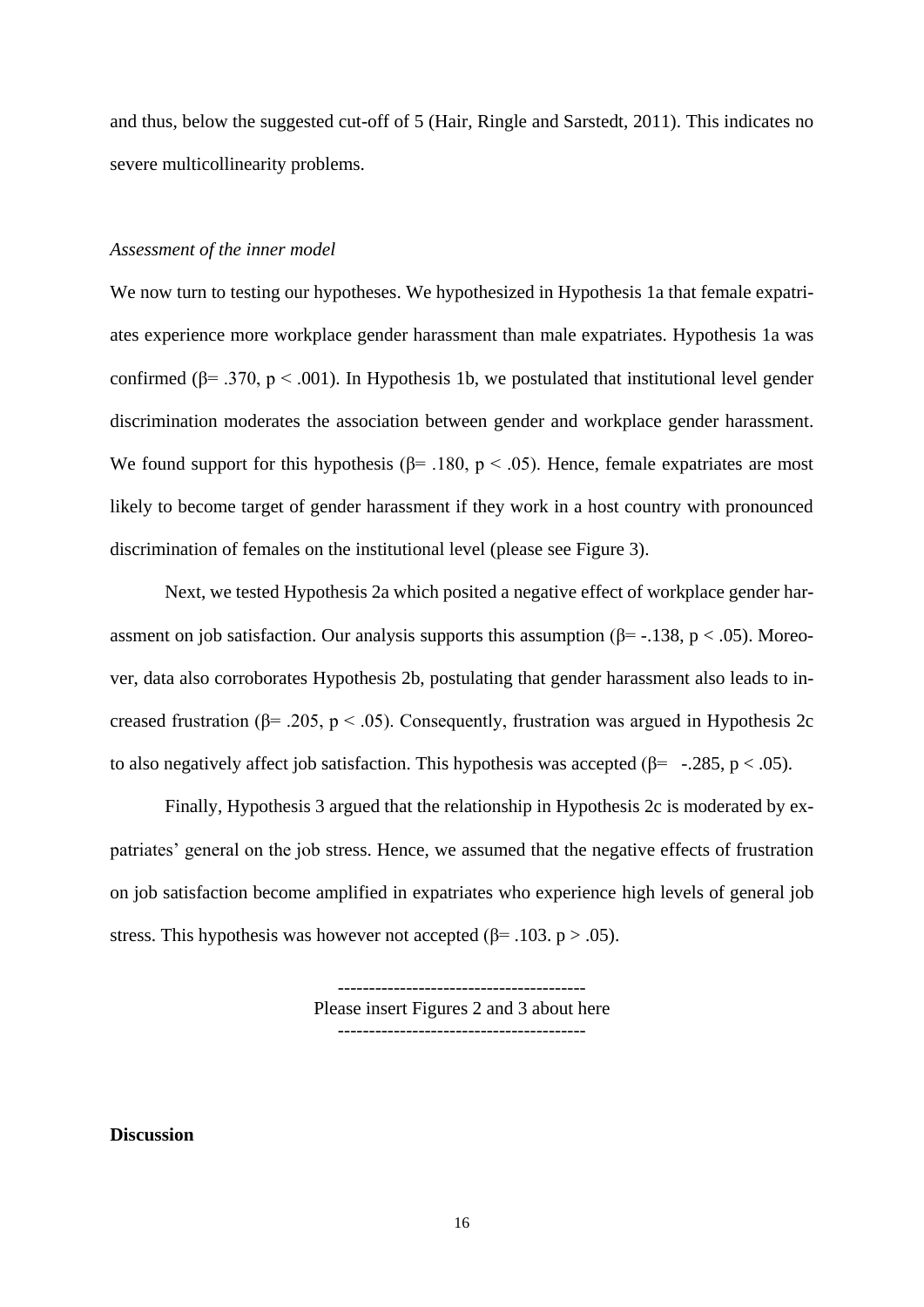Drawing on a sample of 160 expatriates living and working in 25 different host countries, the present study set out to examine the prevalence of gender harassment in the workplace during international assignments. The results from PLS-SEM indicate that female expatriates experience higher levels of workplace gender harassment. Further, workplace gender harassment is more likely to emerge in host countries with high levels of gender discrimination on the institutional level. We also identified a significant positive relationship between gender harassment and frustration. Likewise, frustration and gender harassment were both found to exert significant negative direct effects on job satisfaction. Finally, the effects of frustration on job satisfaction were not found to be moderated by general stress associated with the international assignment. Next, we discuss the results in the light of theory and derive implications for practice and future research.

## *Theoretical implications*

This study is among the first research endeavors to examine the prevalence/ experiences of female expatriates with regards to gender harassment across several host countries. By doing so, we extend prior research that has examined the existence and outcomes of prejudice and stereotypes of HCN's towards female expatriates (e.g., Adler, 1984, 1987; Harrison and Michailova, 2012; Hutchings *et al.*, 2010; Varma *et al.*, 2006). In addition, we further advance the debate in the expatriation field by making an important conceptual distinction between the more structurally and policy-driven nature of the discrimination construct and the gender harassment variable which captures experiences of sexist remarks and behaviors at work (Berdahl and Moore, 2006; Fitzgerald *et al.*, 1988). In conjunction with this, the detailed theoretical implications from our study can be summarized as follows.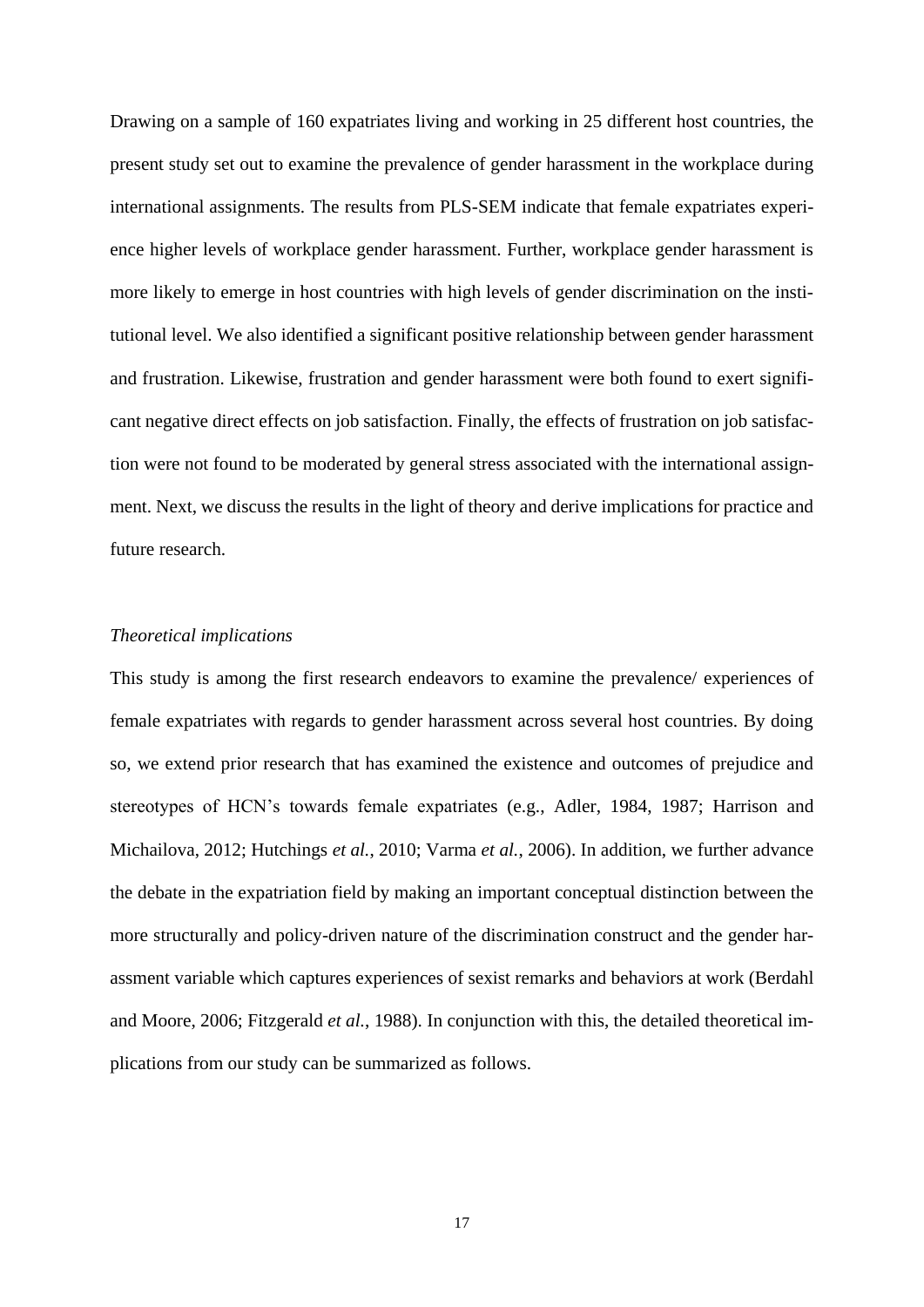First, drawing from SCT (Ridgeway, 1991), we posited that female expatriates would more likely be confronted with degrading attitudes facilitating the emergence of gender harassment. We found strong support for this assumption. This is in line with prior research in the domestic context (e.g., McDonald, 2012; O'Connell and Korabik, 2000; Piotrkowski, 1998) and corroborates some of the findings in the expatriation context, e.g. sexual harassment of female expatriates in Japan (Napier and Taylor, 2002). Yet and at first sight, this result is in conflict with the extant body of research (e.g., Adler, 1987; Varma *et al.*, 2006) which posited that women might even enjoy preferential treatment. We believe that the key in resolving some of these inconsistencies lies in a more nuanced interpretation of the present findings. Therefore, experiencing harassment in one particular context at work does not exclude being preferentially treated in another context. For instance, female expatriates might be the target of sexist remarks of one certain co-worker, whilst other colleagues or the supervisor might endow some privileges to the expatriate. This is in line with the presumption of Hutchings *et al.* (2013) suggesting that the experiences of female expatriates operate on a continuum. Similarly, we presume that our findings should be interpreted as the depiction of a tendency. Thus, indicating that if gender harassment during international assignments occurs, it is more likely that female expatriates are targeted than males.

Second, this study investigated gender harassment of female expatriates as a contextualized phenomenon and contributes to our understanding of country level boundary conditions (e.g., Harrison and Michailova, 2012; Napier and Taylor, 2002; Varma *et al*., 2006). We identified that gender as a nominal status characteristic (e.g., Ridgeway, 1991) will particularly prime engagement in harassing behaviors in country contexts where women suffer from low physical integrity, subordination to men, and have few civil liberties. This is consistent with the principles of SCT (Ridgeway, 1991) which suggest that macro-level status assumptions will be enacted in interactions on the micro-level. Subsequently, we conclude that the transfer of these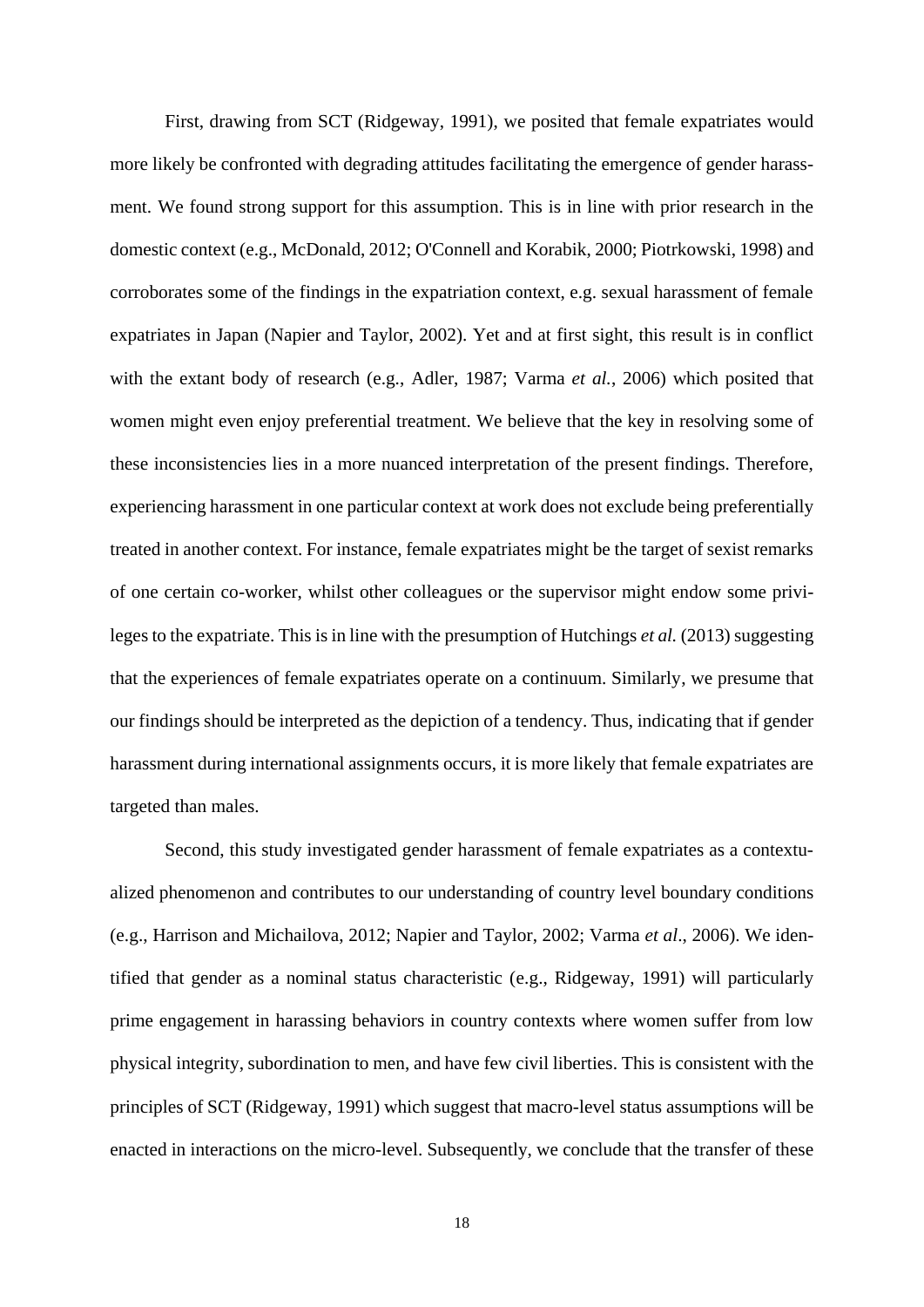socio-culturally accepted status assumptions to the individual level will result in a low hierarchical ordering of female expatriates and an increased propensity to display harassing behaviors towards them, such as using sexist slurs, or making sexist remarks (Fitzgerald *et al.*, 1988; Raver and Nishii, 2010). This corresponds with prior domestic research which implied that individuals will be more likely to display harassing behaviors if they perceive that the social context tolerates or even encourages harassment of groups with low social status (e.g., Dekker and Barling, 1998). In this regard, countries such as India, Saudi Arabia, or China might be contexts where such dynamics could be particularly pronounced. For instance, in China, females are often expected to go out drinking with business clients or supervisors and to put up with flirting attempts and unwanted sexual advances. Likewise, females in India suffer from gender hierarchies and are often made responsible for instances of sexual harassment and receive little support from supervisors in penalizing perpetrators (International Labour Organization, 2013). Additionally, our study provides some tentative support for the assumption that HCNs might not differentiate between host country and foreign women. However, future comparative research is warranted looking at the role of ethnic (dis)similarity (Tzeng, 2006) and varying degrees and manifestations of gender harassment targeted at local women and female expatriates.

Third, prior research has paid extensive attention to predictors of job satisfaction with regards to international assignments (e.g., Bhaskar-Shrinivas *et al.*, 2005; Hechanova *et al.*, 2003; Takeuchi, 2010). We add another variable to the known set of predictors and identified the strong, detrimental influence of gender harassment on job satisfaction. By doing so, we extend the scarce research that has examined the role of social exclusion and discrimination (e.g., Stoermer *et al.*, 2017) during international assignments on expatriates' work-related attitudes. In a similar vein, our study enhances our understanding of the underlying mechanism by which gender harassment leads to decreases in job satisfaction. Accordingly, we detected that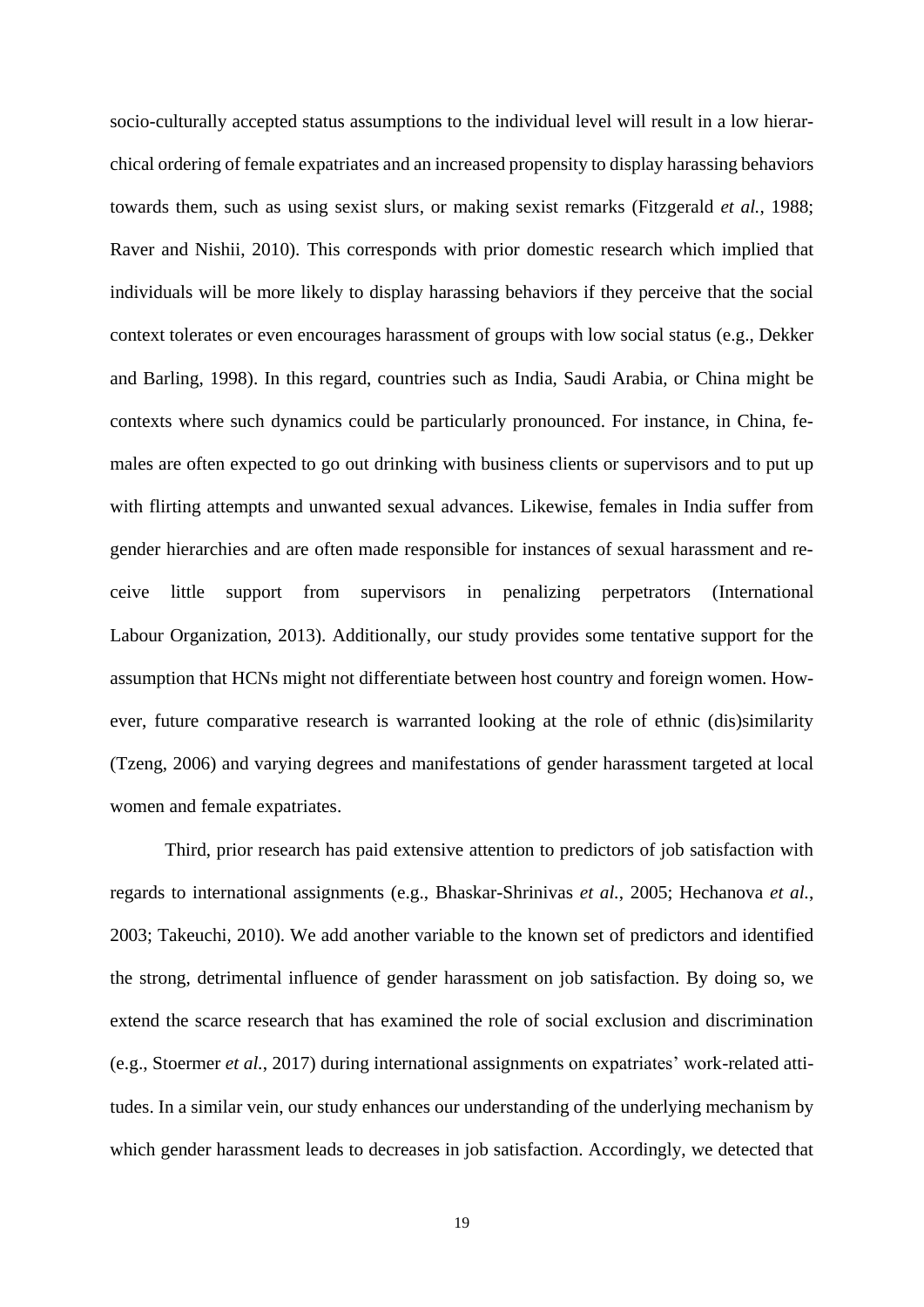experiencing gender harassment induces frustration in expatriates which eventually adversely affects appraisal of the job and thus prevents individuals from deriving a positive emotional state from their work. Finally, we found no support for a moderating effect of stress in the relationship between frustration and job satisfaction. While there is clear evidence that frustrated individuals are less satisfied with their job, it seems that it hardly matters whether expatriates are stressed or not. Even though we looked at general stress – a variable that is clearly also related to the situation of being on an international assignment (e.g., Black, Mendenhall and Oddou, 1991) – it does not necessarily influence expatriates' emotional responses to frustration and the subsequent effects thereof on job satisfaction.

#### *Practical implications*

Our research has several important implications. With regard to the impact of institutional discrimination, a natural reaction would be to advise against sending women on assignments in countries where institutional discrimination is high. However, we believe that this would be a fatal flaw and would actually reinforce discrimination. Instead, we actually encourage MNCs to assign female expatriates whenever they are best qualified for the job. However, when doing so, organizations should adopt a two-pronged approach comprising extensive cross-cultural training – for female expatriates as well as managers, and HCN co-workers. Also, with regard to the finding that women who are perceived as competent experience less discrimination (Taylor and Napier, 1996), companies should help their female expatriates to show and prove their competence for everyone to see. Likewise, cultural intelligence (Earley, 2002) has been shown to be helpful for expatriates to deal with difficult situations abroad. Against this background, companies might use the short cultural intelligence measure by Thomas *et al.* (2015) as a screening tool in the pre-assignment stage.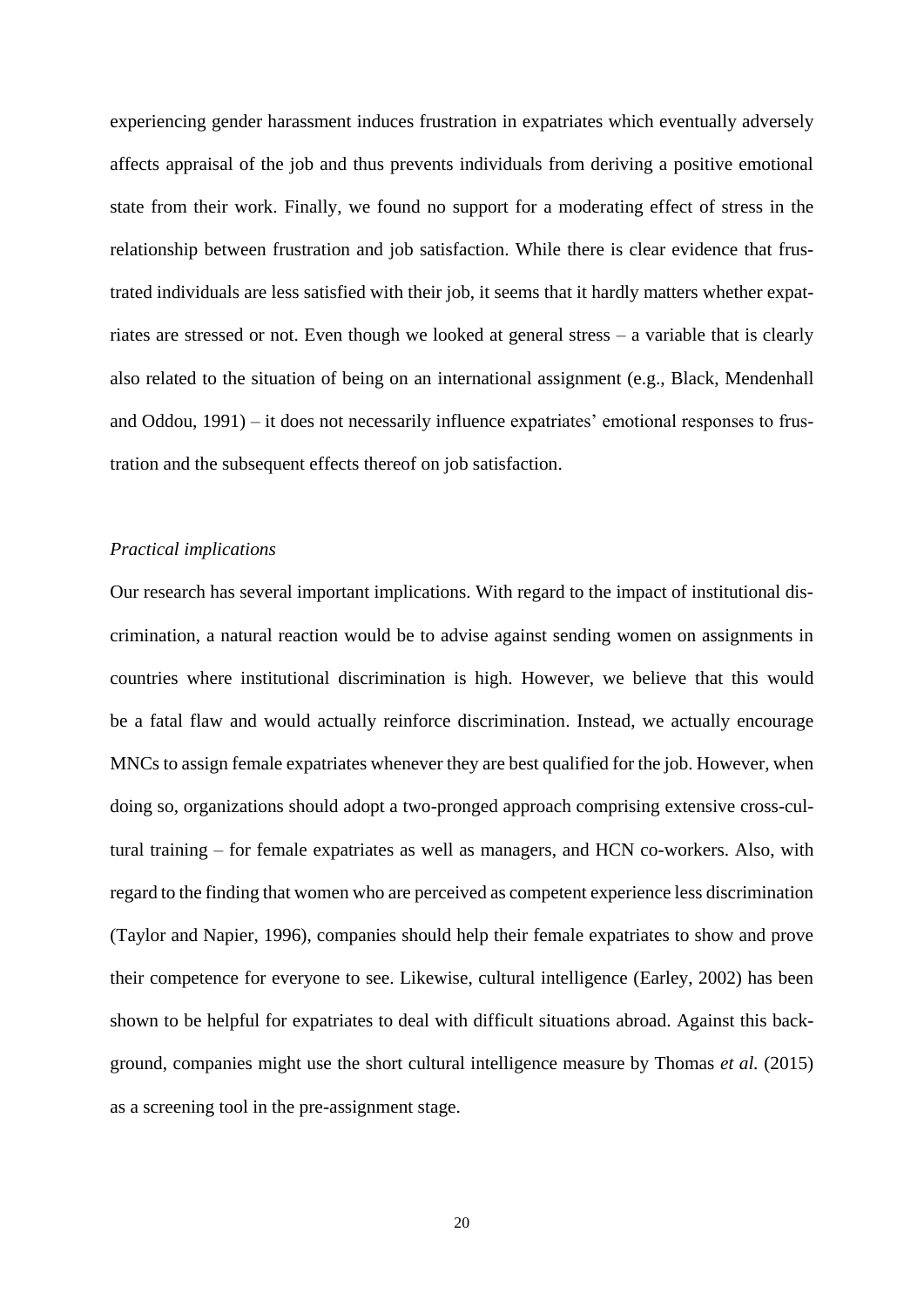Pertaining to host country managers, a better communication of the company's values and beliefs as well as a broader education, especially in host countries with a very high level of institutional discrimination, may yield productive results. Such means may not only consist of trainings and seminars but could also cover field trips or inpatriation. Similarly, companies might strive to develop an inclusive organizational climate in which individuals learn to acknowledge the value in differences (Nishii, 2013). Thus, working in a climate for inclusion can create more opportunities to work together and to get to know one another – pivotal predictors of reducing fault lines between demographically dissimilar individuals (e.g., Dwertmann and Boehm, 2016). A good starting point and guidance might be found in the literature that focuses on the particularities of establishing an inclusion climate in different cultural contexts (e.g., Stoermer, A.K. Bader and Froese, 2016).

Eventually, we assume that the consideration of the prevalence of gender discrimination and harassment in host countries in a pre-assignment stage and the implementation of countermeasures might be crucial for avoiding premature assignment returns and to prevent high costs associated with failed expatriation.

#### *Limitations and future research*

The findings of the present study need to interpreted in the light of its limitations. First, it is cross-sectional in nature and we cannot account for long-term effects of workplace gender harassment. Future research could survey expatriates at different time points during their international assignment. Second, the sample size is still relatively small and primarily comprised of Western expatriates, e.g. from Germany, and for some host countries, we only had few samples. To enhance the external validity of findings, we encourage future research to assure a more balanced and overall larger sample also comprising expatriates originating from regions such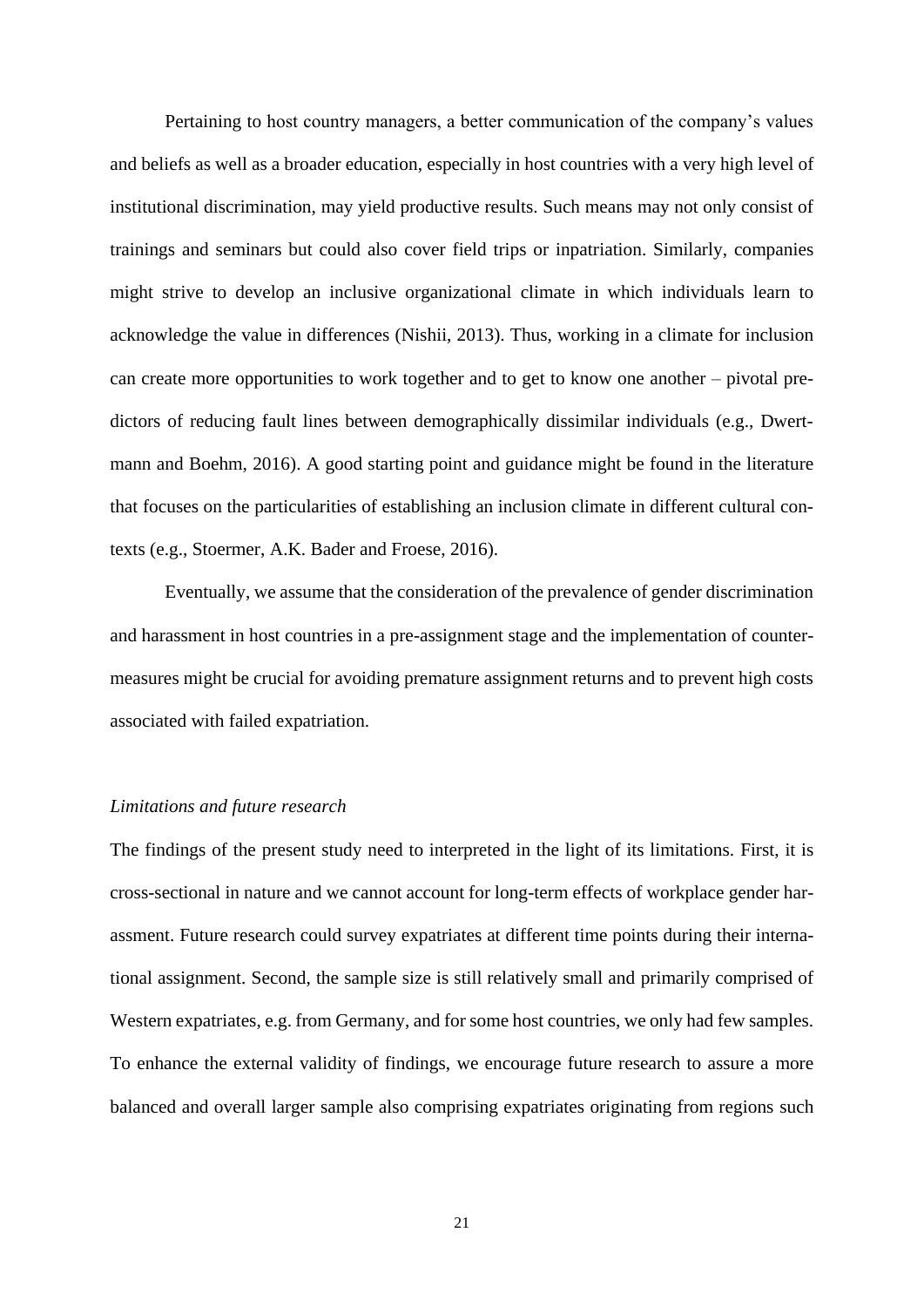as Asia or Africa. Moreover, our sample only covers expatriates who actually are on an assignment. We think that our findings could be extended by examining first-hand accounts of individuals who actually prematurely quit their assignment due to harassment experiences. This may also have an effect on the corporate Return on Investment (cROI) of an assignment (for a review, see Breitenmoser and Bader, 2016). In order to better understand the experiences and effects of harassment, we advocate and encourage researchers to engage in qualitative studies. Likewise, we encourage future research to center on additional social groups that might be prone to experience harassment during expatriation to certain regions of the world, e.g. homosexual men, or individuals from certain religious backgrounds. Also, our knowledge of perpetrators, organizational dynamics, i.e. the role organizational climate, leadership styles such as abusive leadership (Tepper, 2007), and the specific forms harassment could take in the expatriation context is limited. Again, future qualitative studies could make a key contribution in advancing the field. Additionally, we think it is worthwhile to examine personality variables that might help individuals in coping with incidents of gender harassment during expatriation, e.g. resilience. Future research might also draw from the works of Stoermer *et al.* (2017) who found that CQ helps expatriates in dealing with racioethnicity-based social exclusion in the workplace. Finally, it would be interesting to explore the role of accompanying family members on expatriates' perceptions and responses to gender-related and other forms of harassment. We assume that family could be one of the resources individuals draw upon to support them in dealing with harassment. However, it is also possible that crossover effects of the spouse or children experiencing harassment and discrimination themselves influence expatriates' own perceptions and emotional responses to instances of harassment at work.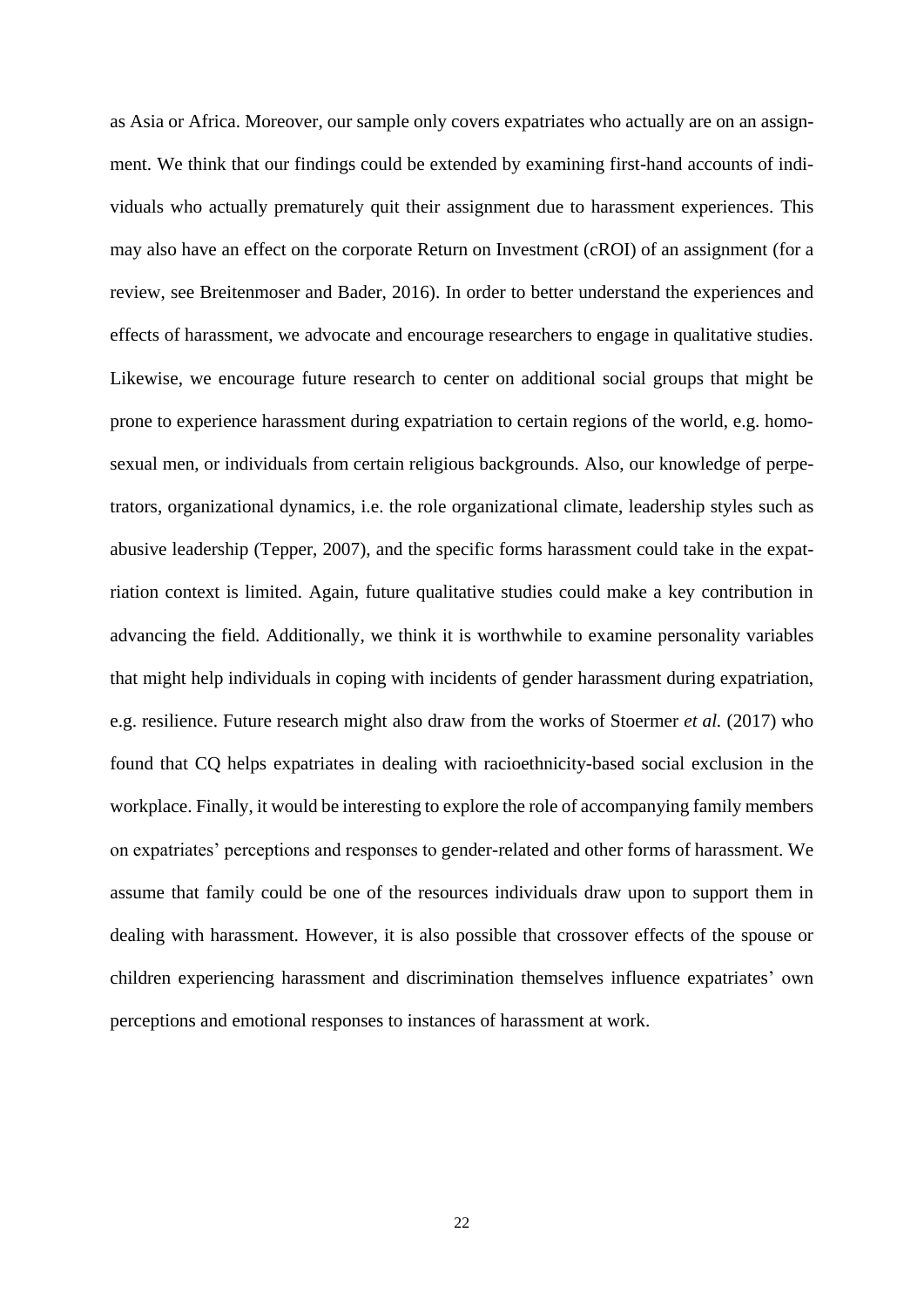#### **References**

- Adler, N. J. (1984), "Women do not want International Careers: And other Myths about International Management", *Organizational Dynamics*, Vol. 13 No. 2, pp. 66–79.
- Adler, N. J., 1987. Pacific Basin Managers: A Gaijin, not a Woman. *Human Resource Management*, Vol. 26 No. 2, pp. 169–191.
- Altman, Y. and Shortland, S. (2008), "Women and International Assignments: Taking Stock a 25- Year Review", *Human Resource Management*, Vol. 47 No. 2, pp. 199–216.
- Armstrong, J. S. and Overton, T. S. (1977), "Estimating Nonresponse Bias in Mail Surveys", *Journal of Marketing Research*, Vol. 14 No. 3, pp. 396–402.
- Avery, D. R., McKay, P. F. and Wilson, D. C. (2008), "What are the Odds? How Demographic Similarity affects the Prevalence of Perceived Employment Discrimination", *Journal of Applied Psychology*, Vol. 93 No. 2, pp. 235–49.
- Bader, B. and Berg, N. (2013), "An Empirical Investigation of Terrorism-induced Stress on Expatriate Attitudes and Performance", *Journal of International Management*, Vol. 19 No. 3, pp. 163–175.
- Bader, B., and Berg, N. (2014), "The Influence of Terrorism on Expatriate Performance: a Conceptual Approach", *International Journal of Human Resource Management*, Vol. 25 No. 3–4, pp. 539– 557.
- Bader, B., Berg, N. and Holtbrügge, D. (2015), "Expatriate Performance in Terrorism-endangered Countries: The Role of Family and Organizational Support", *International Business Review*, Vol. 24 No. 5, pp. 849–860.
- Bader, B. and Schuster, T. (2015), "Expatriate Social Networks in Terrorism-Endangered Countries: An Empirical Analysis in Afghanistan, India, Pakistan, and Saudi Arabia", *Journal of International Management*, Vol. 21 No. 1, pp. 63–77.
- Bader, A. K, Reade, C. and Froese, F. J. (2017), "Terrorism and Expatriates? Withdrawal Cognitions: Differential Role of the Work and Non-work domains", *International Journal of Human Resource Management. Online First*.
- Bagozzi, R. P. and Yi, Y. (1988), "On the Evaluation of Structural Equation Models", *Journal of the Academy of Marketing Science*, Vol. 16 No. 1, pp. 74–94.
- Barclay, D. W., Higgins, C. A. and Thompson, R. (1995), "The Partial Least Squares (PLS) approach to Causal Modeling: Personal Computer Adoption and Use as an Illustration", *Technology Studies*, Vol. 2 No. 2, pp. 285–309.
- Berdahl, J. L. and Moore, C. (2006), "Workplace Harassment: Double Jeopardy for Minority Women", *Journal of Applied Psychology*, Vol. 91 No. 2, pp. 426–436.
- Berger, J., Conner, T. L. and Fisek, H. M. (1974), *Expectation States Theory: A Theoretical Research Program*. Cambridge, MA, Winthorp.
- Berger, R. (2011), "The Golden Cage: Western Women in the Compound in a Muslim Country", *Journal of International Women's Studies*, Vol. 12 No. 1, pp. 38–54.
- Bhaskar-Shrinivas, P., Harrison, D. A., Shaffer, M. A. and Luk, D. M. (2005), "Input-based and Timebased Models of International Adjustment: Meta-analytic Evidence and Theoretical Extensions", *Academy of Management Journal*, Vol. 48 No. 2, pp. 257–281.
- Black, J. S., Mendenhall, M. and Oddou, G. (1991), "Toward a Comprehensive Model of International Adjustment: An Integration of Multiple Theoretical Perspectives. *Academy of Management Review*, Vol. 16 No. 2, pp. 291–317.
- Blau, P. M. 1977. *Inequality and Heterogeneity: A Primitive Theory of Social Structure*, New York, Free Press.
- Branscombe, N. R. (1998), "Thinking about one's Gender Group's Privileges or Disadvantages: Consequences for Well-being in Women and Men", *British Journal of Social Psychology*, Vol. 37 No. 2, pp. 167–184.
- Breitenmoser, A., & Bader, B. (2016). Repatriation outcomes affecting corporate ROI: a critical review and future agenda. *Management Review Quarterly*, 66(3), 195–234.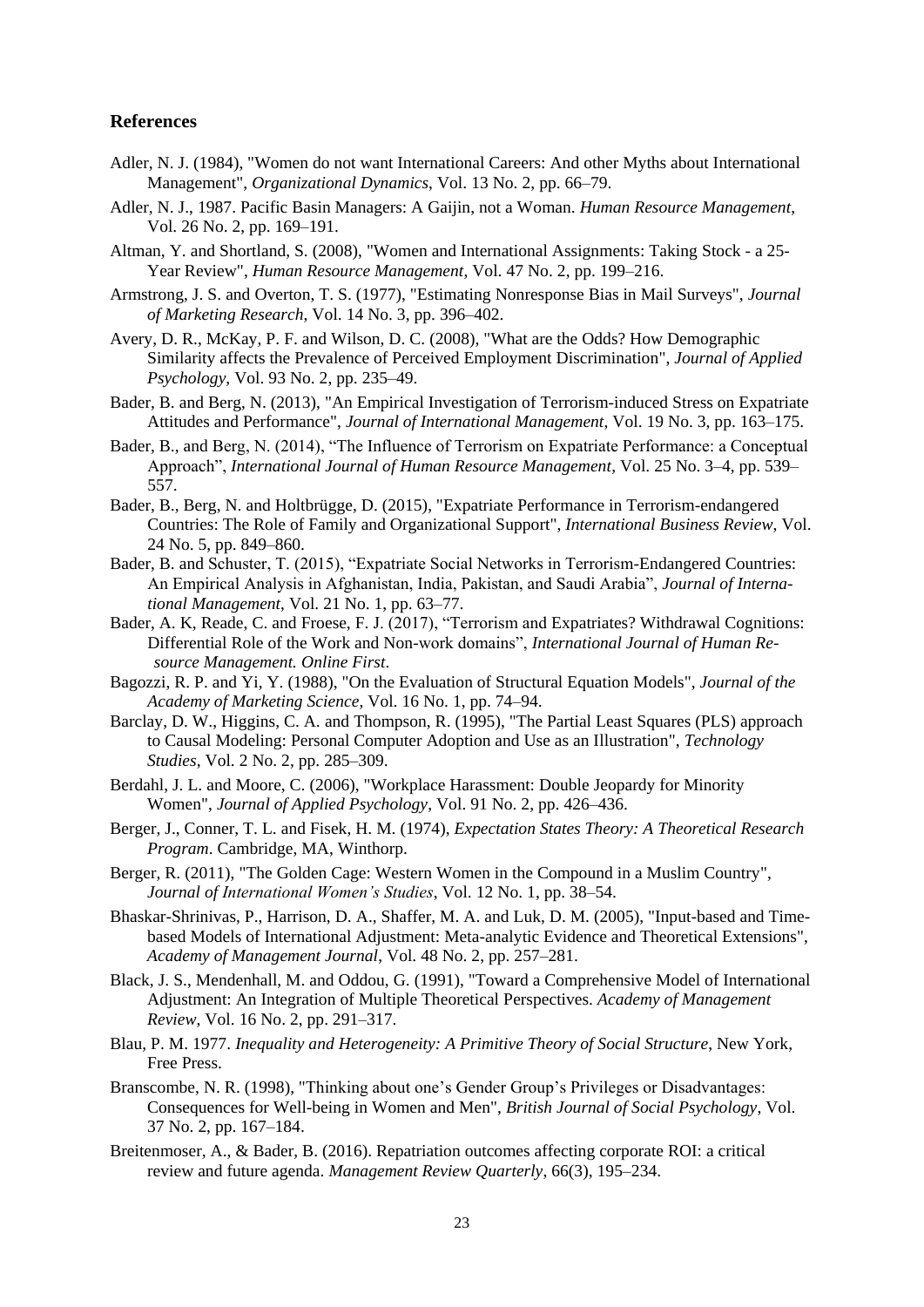- Brookfield Global Relocation Services (2016), "*Global Mobility Trends Survey*", Brookfield Global Relocation Services, New York, NY.
- Cammann, C., Fichman, M., Jenkins, G. D. and Klesh, J. (1983), "Michigan Organizational Assessment Questionnaire", inSeashore, S. E., Lawler, E. E.. Mirvis, P. H. and Cammann, C. (Eds.), *Assessing organizational change: A guide to methods, measures, and practices*: New York, Wiley-Interscience, pp. 71–138.
- Cavanaugh, M. A., Boswell, W. R., Roehling, M. V. and Boudreau, J. W. (2000), "An Empirical Examination of Self-Reported Work Stress Among U.S. Managers", *Journal of Applied Psychology*, Vol. 85 No. 1, pp. 65–74.
- Cohen, S., Kamarck, T., and Mermelstein, R. (1983), "A Global Measure of Perceived Stress", *Journal of Health and Social Behavior*, Vol. 24 No. 4., pp. 385–396.
- Cox, T. H. and Blake, S. (1991), "Managing Cultural Diversity: Implications for Organizational Competitiveness", *Academy of Management Journal*, Vol. 5 No. 3, pp. 45–56.
- Dekker, I. and Barling, J. (1998), "Personal and Organizational Predictors of Workplace Sexual Harassment of Women by Men", *Journal of Occupational Health Psychology*, Vol. 3 No. 1, pp. 7–18.
- Dwertmann, D. J. G. and Boehm, S.A. (2016), "Status Matters: The Asymmetric Effects of Supervisor-Subordinate Disability Incongruence and Climate for Inclusion", *Academy of Management Journal*, Vol. 59 No. 1, pp. 44–64.
- Earley, P. C. (2002), "Redefining Interactions across Cultures and Organizations: Moving forward with Cultural Intelligence", *Research in Organizational Behavior*, Vol. 24, pp. 271–299.
- Fitzgerald, L. F., Shullman, S. L., Bailey, N., Richards, M., Swecker, J., Gold, Y., Ormerod, M. and Weitzman, L. (1988), "The Incidence and Dimensions of Sexual Harassment in Academia and the Workplace. *Journal of Vocational Behavior*, Vol. 32 No. 2, pp.152–175.
- Fitzgerald, L. F., Drasgow, F., Hulin, C. L., Gelfand, M. J. and Magley, V. J. (1997), "Antecedents and Consequences of Sexual Harassment in Organizations: A Test of an Integrated Model. *Journal of Applied Psychology*, Vol. *82* No. 4, pp. 578–589.
- Fornell, C. and Larcker, D. F. (1981), "Evaluating Structural Equation Models with Unobservable Variables and Measurement Error", *Journal of Marketing Research*, Vol. 18 No. 1, pp. 39–50.
- Forstenlechner, I. (2010), "Exploring Expatriates' Behavioural Reaction to Institutional Injustice on Host Country Level", *Personnel Review*, Vol. 39 No. 2, pp. 178–194.
- Fox, S. and Spector, P. E. (1999), "A Model of Work Frustration-Aggression", *Journal of Organizational Behavior*, Vol. 20 No. 6, pp. 915-931.
- Hair, J. F., Ringle, C. M. and Sarstedt, M. (2011), "PLS-SEM: Indeed a Silver Bullet", *The Journal of Marketing Theory and Practice*, Vol.19 No. 2, pp. 139–151.
- Hair, J. F., Sarstedt, M., Pieper, T. M. and Ringle, C. M. (2012), "The Use of Partial Least Squares Structural Equation Modeling in Strategic Management Research: A Review of Past Practices and Recommendations for Future Applications", *Long Range Planning*, Vol. 45 No. 5–6, pp. 320–340.
- Harrison, D. A., Shaffer, M. A. and Bhaskar-Shrinivas, P. (2004), "Going Places: Roads more and less Traveled in Research on Expatriate Experiences", in Martocchio, J. J. (Ed.), *Research in Personnel and Human Resources Management Volume 23*, pp. 199–247.
- Harrison, E. C. and Michailova, S. (2012), "Working in the Middle East: Western female Expatriates' Experiences in the United Arab Emirates", *International Journal of Human Resource Management*, Vol. 23 No. 4, pp. 625–644.
- Hechanova, R., Beehr, T.A. and Christiansen, N.D. (2003), "Antecedents and Consequences of Employees' Adjustment to Overseas Assignment: A Meta‐analytic Review. *Applied Psychology: An International Review*, Vol. 52 No. 2 pp. 213–236.
- Henseler, J., Ringle, C. M. and Sarstedt, M. (2015), "A new Criterion for assessing Discriminant Validity in Variance-based Structural Equation Modeling", *Journal of the Academy of Marketing*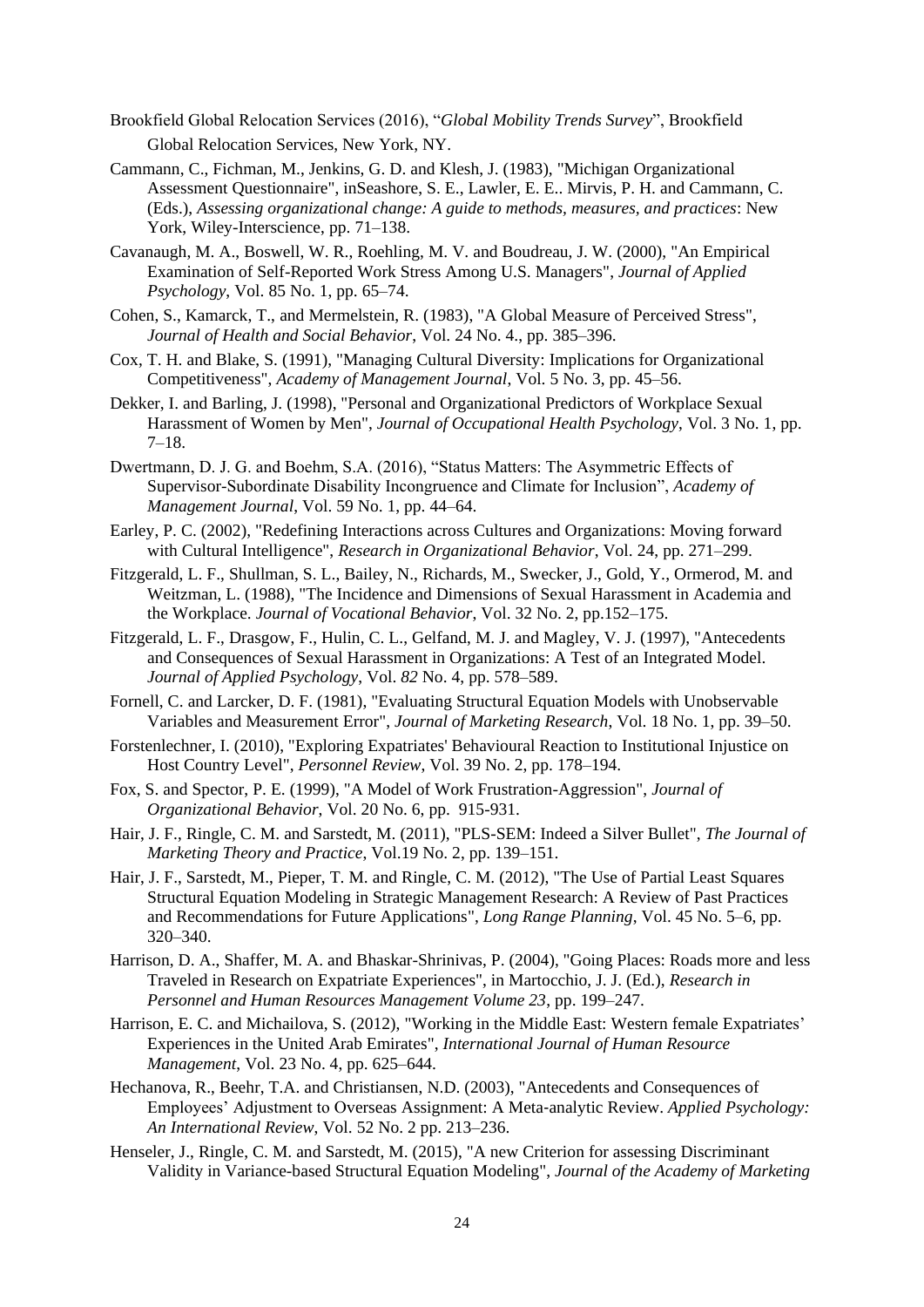*Science*, Vol. 43 No. 1, pp. 115–135.

- Henseler, J. and Sarstedt, M. (2013), "Goodness-of-fit indices for Partial Least Squares Path Modeling", *Computational Statistics*, Vol. 2 No. 2, pp. 565–580.
- Hu, L. and Bentler, P. M. (1998), "Fit Indices in Covariance Structure Modeling: Sensitivity to Underparameterized Model Misspecification", *Psychological Methods*, Vol. 3 No. 4, pp. 424– 453.
- Hutchings, K. and Michailova, S. (2017), "Female Expatriates: Towards a more Inclusive View", in McNulty, Y. and Selmer, J. (Eds.), *Research Handbook of Expatriates*, Edward Elgar, Northampton, MA, pp. 241–260.
- Hutchings, K., Michailova, S. and Harrison, E. C. (2013), "Neither Ghettoed Nor Cosmopolitan: A Study of Western Women's Perceptions of Gender and Cultural Stereotyping in the UAE", *Management International Review*, Vol. 53 No. 2, pp. 291–318.
- International Labor Organization (2013), "India must have Zero Tolerance for Workplace Sexual Harassment", available at: http://www.ilo.org/asia/info/public/WCMS\_220527/lang- en/index.htm (accessed 12 August 2017).
- Insch, G. S., McIntyre, N. and Napier, N. K. (2008), "The Expatriate Glass Ceiling: The Layer of Glass Second", *Journal of Business Ethics*, Vol. 83 No. 1, pp. 19–28.
- Janssens, M., Cappellen, T. and Zanoni, P. (2006), "Successful female expatriates as agents: Positioning oneself through gender, hierarchy, and culture", *Journal of World Business*, Vol. 41 No. 2, pp. 133–148.
- Karasek, R. A. and Theorell, T. (1990), *Healthy Work: Stress, Productivity, and the Reconstruction of Working Life*, New York, NY, Basic Books.
- Lazarus, R. S. and Folkman, S. (1984), *Stress, Appraisal, and Coping*, New York, Springer Publishing Company.
- Lim, S. and Cortina, L. M. (2005), "Interpersonal Mistreatment in the Workplace: The Interface and Impact of General Incivility and Sexual Harassment", *Journal of Applied Psychology*, Vol. 90 No. 3, pp. 483–496.
- Locke, E. A. (1976), "The Nature and Causes of Job Satisfaction", in Dunnette, M. D. (Ed.), *Handbook of Industrial and Organizational Behavior*, Rand McNally, Chicago, IL, pp. 1297– 1343.
- Mayrhofer, W. and Scullion, H. (2002), "Female expatriates in international business: empirical evidence from the German clothing industry", *The International Journal of Human Resource Management*, Vol. 13 No. 5, pp. 815–836.
- McDonald, P. (2012), "Workplace Sexual Harassment 30 Years on: A Review of the Literature", *International Journal of Management Reviews*, Vol. 14 No. 1, pp. 1–17.
- Metcalfe, B. D. (2006), "Exploring Cultural Dimensions of Gender and Management in the Middle East", *Thunderbird International Business Review*, Vol. 48 No. 1, pp. 93–107.
- Metcalfe, B. D. (2008), "Women, Management and Globalization in the Middle East", *Journal of Business Ethics*, Vol. 83 No. 1, pp. 85–100.
- Napier, N. K. and Taylor, S. (2002), "Experiences of Women Professionals Abroad: Comparisons across Japan, China and Turkey", *International Journal of Human Resource Management*, Vol. 13 No. 5, pp. 837–851.
- Nishii, L. H. (2013), "The Benefits of Climate for Inclusion for gender-diverse Groups", *Academy of Management Journal*, Vol. 56 No. 6, pp. 1754–1774.
- Nurmi, N. and Hinds, P. J. (2016), "Job Complexity and Learning Opportunities: A Silver Lining in the Design of Global Virtual Work", *Journal of International Business Studies*, Vol. 47 No. 6, pp. 631–654.
- O'Connell, C. E. and Korabik, K. (2000), "Sexual Harassment: The Relationship of Personal Vulnerability, Work Context, Perpetrator Status, and Type of Harassment to Outcomes", *Journal of Vocational Behavior*, Vol. 56 No. 3, pp. 299–329.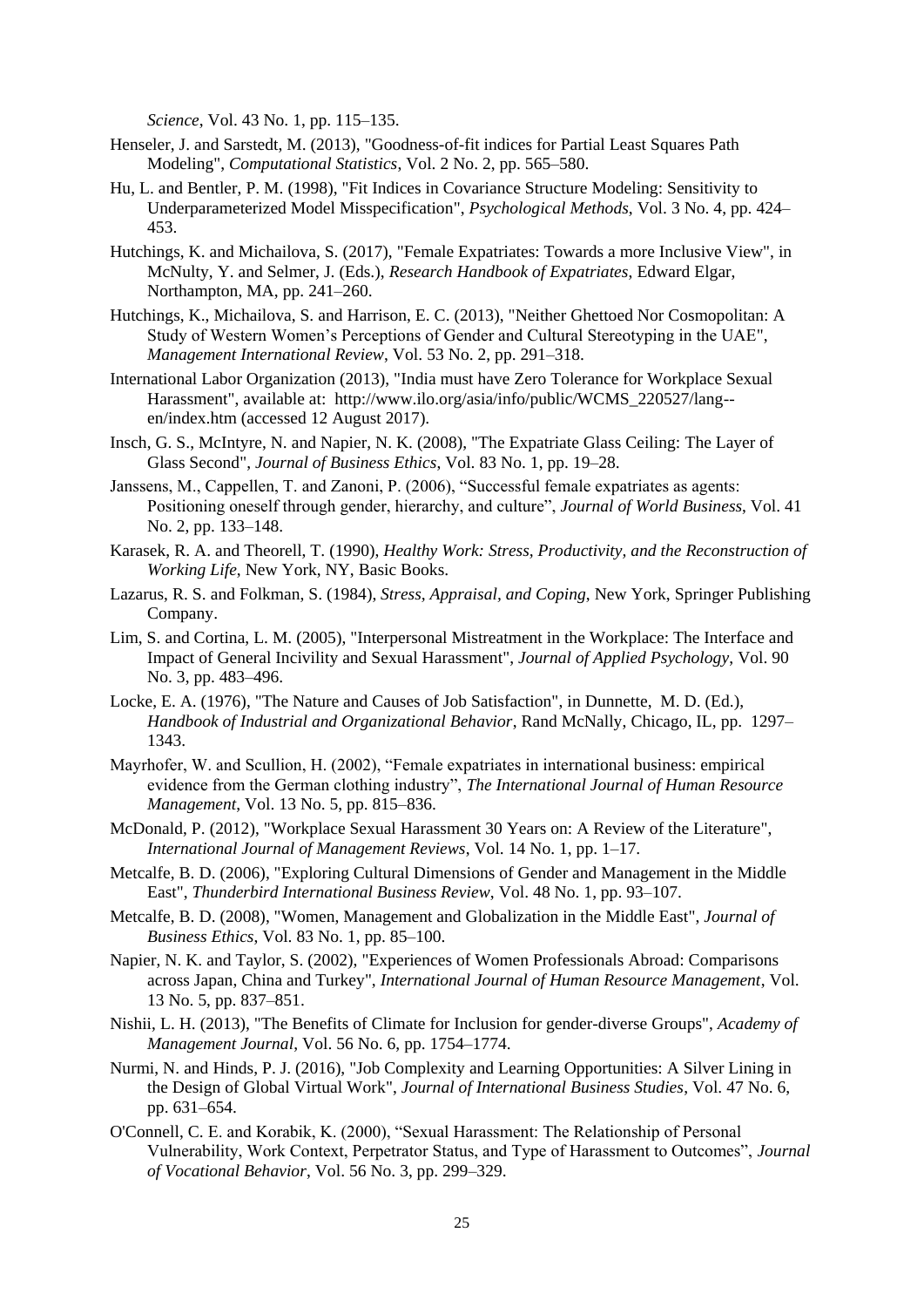- OECD Development Centre (2014), "*SIGI Social Institutions and Gender Index: 2014 Synthesis Report"*, Paris, OECD.
- Peters, L. H., O'Connor, E. J. and Rudolf, C. J. (1980), "The Behavioral and Affective Consequences of Performance-Relevant Situational Variables", *Organizational Behavior and Human Performance*, Vol. 25 No. 1, pp. 79–96.
- Piotrkowski, C. S. (1998), "Gender Harassment, Job Satisfaction, and Distress among Employed White and Minority Women", *Journal of Occupational Health Psychology*, Vol. 3 No. 1, pp. 33– 43.
- Podsakoff, P. M., MacKenzie, S. B., Lee, J.-Y. and Podsakoff, N. P. (2003), "Common Method Biases in Behavioral Research: A Critical Review of the Literature and Recommended Remedies", *Journal of Applied Psychology*, Vol. 88 No. 5, pp. 879–903.
- Puck, J. F., Kittler, M. G. and Wright, C. (2008), "Does it Really Work? Re-assessing the Impact of Pre-departure Cross-cultural Training on Expatriate Adjustment", *International Journal of Human Resource Management*, Vol. 19 No. 12, pp. 2182–2197.
- Puck, J. F., Mohr, A. and Rygl, D. (2008), "An empirical analysis of managers' adjustment to working in multi-national project teams in the pipeline and plant construction sector", *International Journal of Human Resource Management*, Vol. 19 No. 12, pp. 2252–2267.
- Raver, J. L. and Nishii, L. H. (2010), "Once, Twice, or Three Times as Harmful? Ethnic Harassment, Gender Harassment, and Generalized Workplace Harassment", *Journal of Applied Psychology*, Vol. 95 No. 2, pp. 236–254.
- Ridgeway, C. L. (1991), "The Social Construction of Status Value: Gender and Other Nominal Characteristics", *Social Forces*, Vol. 70 No. 2, pp. 367–386.
- Ridgeway, C. L. (2006), "Status Construction Theory", in Burke, P. J. (Ed.), *Contemporary Social Psychology Theories*, Stanford, CA, Stanford University Press, pp. 301–321.
- Ringle, C. M., Wende, S. and Becker, J.-M. (2015), *SmartPLS 3*, Bönningstedt, SmartPLS.
- Schmitt, M. T., Branscombe, N. R., and Postmes, T. (2003), "Women' s Emotional Responses to the Pervasiveness of Gender Discrimination", *European Journal of Social Psychology*, Vol. 33 No. 1, pp. 297–312.
- Schneider, K. T., Hitlan, R. T. and Radhakrishnan, P. (2000), "An Examination of the Nature and Correlates of Ethnic Harassment Experiences in Multiple Contexts", *The Journal of Applied Psychology*, Vol. 85 No. 1, pp. 3–12.
- Shaffer, M. A. and Harrison, D. A. (1998), "Expatriates' Psychological Withdrawal From International Assignments: Work, Nonwork, and Family Influences", *Personnel Psychology*, Vol 51 No. 1, pp. 87–118.
- Shaffer, M. A., Joplin, J. R. W., Bell, M. P., Lau, T. and Oguz, C. (2000), "Gender Discrimination and Job-Related Outcomes: A Cross-Cultural Comparison of Working Women in the United States and China", *Journal of Vocational Behavior*, Vol. 57 No. 3, pp. 395–427.
- Shortland, S. (2009), "Gender Diversity in Expatriation: Evaluating Theoretical Perspectives", *Gender in Management: An International Journal*, Vol. 24 No. 5, pp. 365–386.
- Silbiger, A. and Pines, A. M. (2014), "Expatriate Stress and Burnout", *International Journal of Human Resource Management*, Vol. 25 No. 8, pp. 1170–1183.
- Spector, P. E., & Jex, S. M. (1991)", Relations of Job Characteristics from Multiple Data Sources with Employee Affect, Absence, Turnover Intentions, and Health", *Journal of Applied Psychology,* Vol. 76 No. 1, pp. 46-53.
- Stalker, B. and Mavin, S. (2011), "Learning and Development Experiences of Self-initiated Expatriate Women in the United Arab Emirates", *Human Resource Development International*, Vol. 14 No. 3, pp. 273–290.
- Stoermer, S., Bader, A. K. and Froese, F. J. (2016), "Culture Matters: The Influence of National Culture on Inclusion Climate", C*ross Cultural and Strategic Management*, Vol. 23 No. 2, pp.